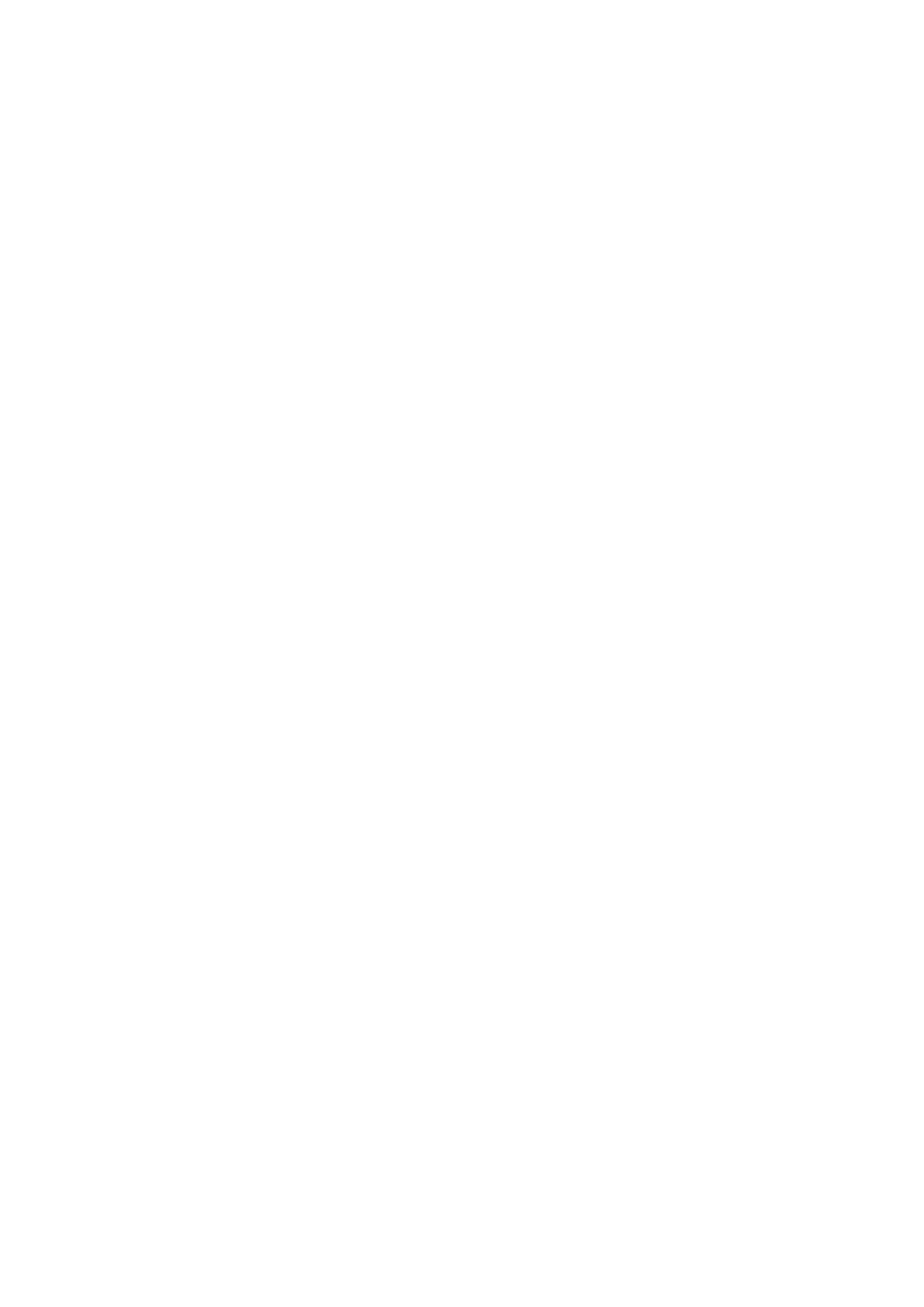## **Contents**

| 1 Introduction                                       | 3  |
|------------------------------------------------------|----|
| 2 Universal Families of Extensions                   | 4  |
| 3 Specialization of Vector Bundles on $\mathbb{P}^1$ | 8  |
| 4 General Facts about the Verlinde Bundles           | 11 |
| 5 Splitting Types for the Verlinde Bundles           | 12 |
| 6 Loci of Types in the Grassmannian                  | 17 |
| 7 Global Properties of the Verlinde Bundles          | 24 |
| <b>References</b>                                    | 28 |

## **[1 Introd](#page-27-0)uction**

<span id="page-2-0"></span>Let  $\pi: X \to S$  be a flat proper morphism of schemes,  $\mathcal L$  an ample line bundle on X. The line bundle  $\mathcal L$  and its powers  $\mathcal L^{\otimes k}$  give information about how to embed the members  $X_s$  of the family  $\pi$  into the projective space, and how these embeddings vary along *S*. To better understand the family  $\pi$ , one can study the pushforwards  $V_k := \pi_*(\mathcal{L}^{\otimes k})$ , for  $k \geq 1$ . In good situations,  $V_k$  is a vector bundle on *S* and we have  $V_k|_s = H^0(X_s, \mathcal{L}^{\otimes k})$ for  $s \in S$ . The  $V_k$  are then called the *Verlinde bundles* of the family  $\pi$ .

This thesis examines the situation where *π* is the universal family of hypersurfaces of degree *d* in  $\mathbb{P}^n$ , where  $n > 1$ . The Verlinde bundles are then defined on  $|\mathcal{O}(d)|$ , which is a projective space of dimension  $\binom{d+n}{n}$  $\binom{+n}{n}$  – 1.

We focus on the restriction  $V_k|_T$  of the Verlinde bundles to lines  $T \subset |O(d)|$ , asking which isomorphism types of bundles on  $\mathbb{P}^1$  can occur as some such restriction, and how these types depend on *T*. For this, we study the associated subsets of the Grassmannian on lines in  $|O(d)|$  consisting of lines *T* such that  $V_k|_T$  has a fixed isomorphism type. Lastly, we investigate some global statements about  $V_k$ , sometimes using its restriction to lines.

## **1.1 Notation and conventions**

Throughout, *k* will denote an algebraically closed field, but we omit it from most notation. The letter *k* will also denote a natural number.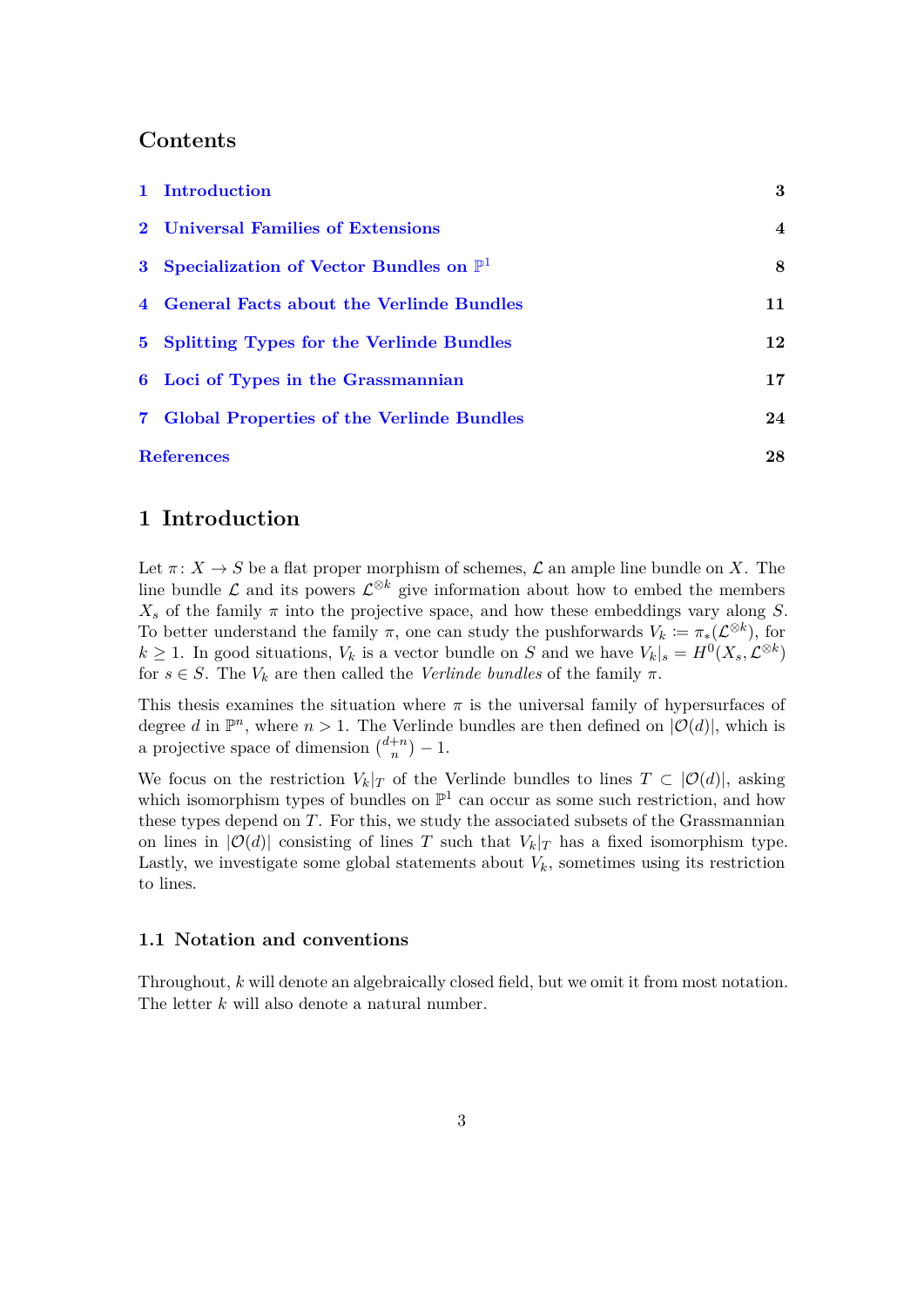For natural numbers  $d$  and  $n$ , we write  $I_d$  for a tuple of non-negative integers of the form  $(i_0, \ldots, i_n)$  with  $\sum i_j = d$ . Thus for example a tuple ranging over the  $I_d$  will have  $\binom{n+d}{n}$ entries.

We fix names for the homogeneous coordinates of various projective spaces: for the coordinates of  $\mathbb{P}^1$  we write *s* and *t*, for  $\mathbb{P}^n$  we write  $x_i$ , and for the coordinates of  $|\mathcal{O}(d)|$ we take  $\alpha_{I_d}$ , where we think of  $\alpha_{I_d}$  as corresponding to  $x^{I_d} := \prod_i x_i^{(I_d)_i}$ .

For a fiber product  $X \stackrel{p}{\leftarrow} X \times Y \stackrel{q}{\rightarrow} Y$  and sheaves  $\mathcal F$  and  $\mathcal G$  on  $X$  resp.  $Y$ , we write  $\mathcal{F} \boxtimes \mathcal{G} \coloneqq p^* \mathcal{F} \otimes q^* \mathcal{G}.$ 

## **1.2 Aknowledgements**

I would like to take the opportunity to thank my advisor Daniel Huybrechts for his assistance, guidance, and mentorship during the writing of this thesis. I also thank my family for their financial and moral support throughout my studies, and my colleagues and friends at the Student Lounge for having made me look forward to every day of thesis work.

## **2 Universal Families of Extensions**

<span id="page-3-0"></span>Let *X* and *S* be Noetherian schemes over a field *k*. Let  $f: X \to S$  be a flat, projective morphism, and let  $\mathcal F$  and  $\mathcal G$  be coherent  $\mathcal O_X$ -modules, flat over  $\mathcal O_S$ .

 $Recall that an element  $\xi \in \text{Ext}^1_X(\mathcal{F}, \mathcal{G})$  corresponds to an equivalence class of short exact$ sequences, or *extensions*, of the form

$$
0 \to \mathcal{G} \to \mathcal{E} \to \mathcal{F} \to 0,
$$

where two such sequences are equivalent if there exists an isomorphism between them that induces the identity on  $\mathcal F$  and  $\mathcal G$ . The set of these equivalence classes can be given the structure of an  $H^0(S, \mathcal{O}_S)$ -module, see for example [Wei94, 3.4]. This correspondence is functorial in both arguments, and preserves the  $H^0(S, \mathcal{O}_S)$ -module structure.

Explicitely, the sum of two elements of  $Ext<sup>1</sup>$  corresponds to the Baer sum of the associated ex[tension](#page-27-1)s, while the multiplication of an extension as above by a scalar  $a \in$  $H^0(S, \mathcal{O}_S)$  is given by the pullback sequence along the map  $\mathcal{F} \stackrel{a}{\rightarrow} \mathcal{F}$ .

<span id="page-3-1"></span>In this section, we ask when it is possible to construct an *S*-scheme *V* and a universal extension on  $X \times_S V$ . This is found to be true for  $\mathcal{F}, \mathcal{G}$  locally free and  $S = \text{Spec}(k)$ . For the more general situation, the article [Lan83] turns to the moduli problem of classifying relative extensions of sheaves and applies it to the global situation.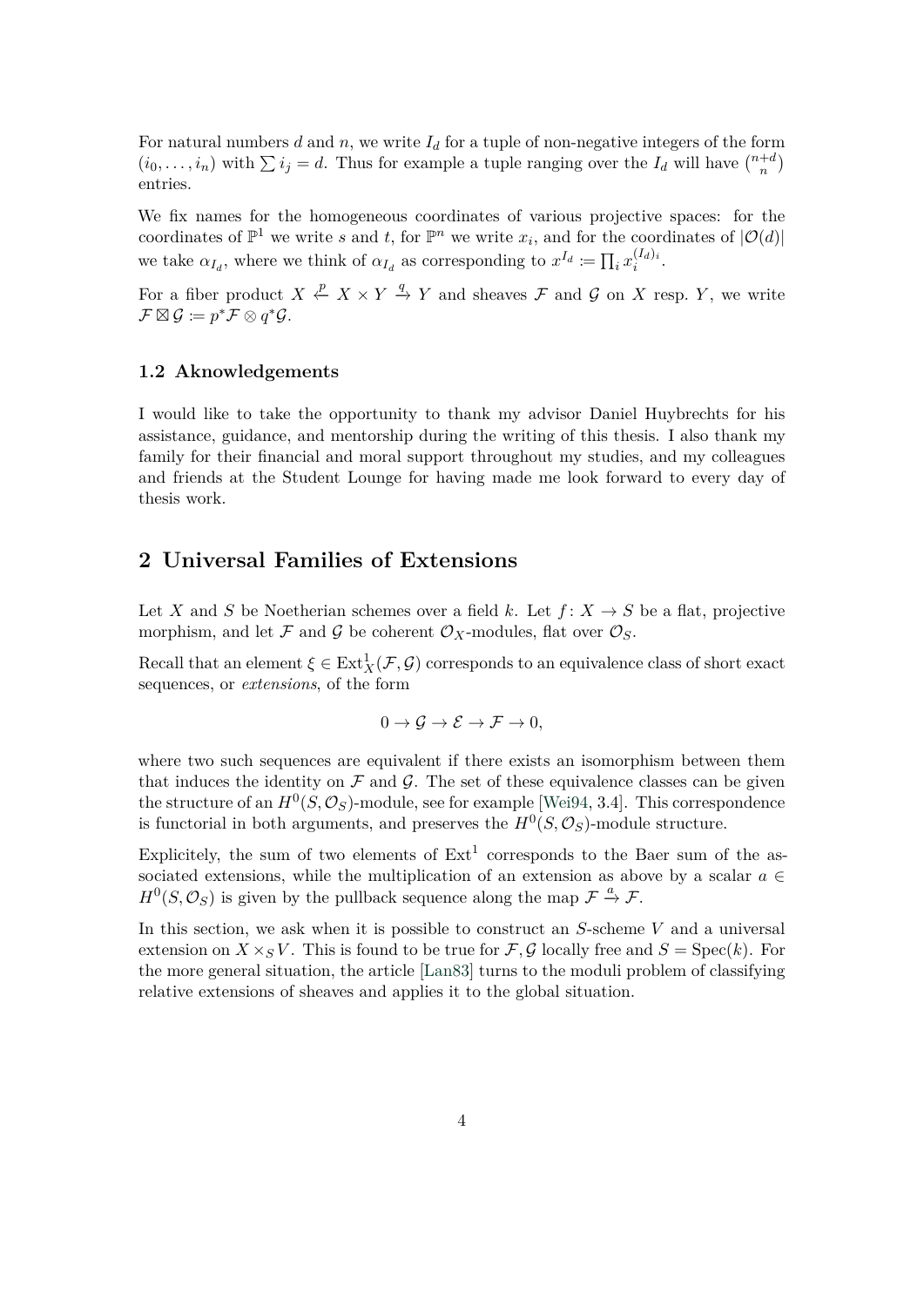**Remark 2.1.** Let  $\varphi: X_1 \to X_2$  be a morphism of schemes, let  $\mathcal{F}_1$  and  $\mathcal{F}_2$  be  $\mathcal{O}_{X_1}$ modules. The Grothendieck spectral sequence [Vak17, Theorem 23.3.5] specializes to the Leray spectral sequence  $E_{2}^{\bar{p},q} = H^p(X_2, R^q\varphi_* \mathcal{F}_1) \Rightarrow H^{p+q}(X_1, \mathcal{F}_1)$  and the local-toglobal Ext spectral sequence  $\tilde{E}_2^{p,q} = H^p(X_1, \mathcal{E}xt^q(\mathcal{F}_1, \mathcal{F}_2)) \Rightarrow \text{Ext}^{p+q}(\mathcal{F}_1, \mathcal{F}_2)$ . The first few terms of the associated exact sequences in lo[wer de](#page-27-2)grees are

$$
0 \to H^1(X_2, \varphi_* \mathcal{F}_1) \to H^1(X_1, \mathcal{F}_1) \to H^0(X_2, R^1 \varphi_* \mathcal{F}_1)
$$
\n(2.1)

and

<span id="page-4-3"></span>
$$
0 \to H^1(X_2, \mathcal{H}om(\mathcal{F}_1, \mathcal{F}_2)) \to \text{Ext}^1(\mathcal{F}_1, \mathcal{F}_2) \to H^0(X_2, \mathcal{E}xt^1(\mathcal{F}_1, \mathcal{F}_2)).\tag{2.2}
$$

**Proposition 2.2.** Let F and G be locally free, and let  $V := V(\text{Ext}^1_X(\mathcal{F}, \mathcal{G})^{\vee})$ . There *exists an extension*

$$
\xi_{\text{univ}}\colon \quad 0 \to \text{pr}_1^*\mathcal{G} \to \mathcal{E} \to \text{pr}_1^*\mathcal{F} \to 0
$$

<span id="page-4-4"></span>*over*  $X \times_k V$  *such that for all Noetherian k-schemes*  $Y$ *, the map* 

$$
\mathrm{Mor}_k(Y, V) \to \mathrm{Ext}^1_{X_Y}(\mathcal{F}_Y, \mathcal{G}_Y)
$$

*defined by*  $\alpha \mapsto (\text{id}_X \times \alpha)^* \xi_{\text{univ}}$  *is a bijection, functorial in Y*. In particular, pulling back  $\xi_{\text{univ}}$  *gives a bijection*  $\text{Mor}_k(\text{Spec}(k), V) \xrightarrow{\sim} \text{Ext}^1_X(\mathcal{F}, \mathcal{G})$ .

*Proof.* We denote the maps in the cartesian square  $Y \times X$  as follows:

$$
\begin{array}{ccc}\nY \times X & \xrightarrow{\text{pr}_1} & Y \\
\text{pr}_2 & \times & \downarrow s_2 \\
X & \xrightarrow{s_1} & k\n\end{array}
$$

We find functorial isomorphisms

$$
Mor_k(Y, V) \simeq H^0(\mathcal{O}_Y \otimes Ext^1(\mathcal{F}, \mathcal{G}))
$$
\n(2.3)

$$
\simeq H^0(s_2^*H^1(\mathcal{H}om(\mathcal{F}, \mathcal{G})))\tag{2.4}
$$

<span id="page-4-0"></span>
$$
\simeq H^0(R^1 \text{pr}_{2,*}(\text{pr}_1^* \mathcal{H}om(\mathcal{G}, \mathcal{F}))) \tag{2.5}
$$

$$
\simeq H^0(R^1 \text{pr}_{2,*}(\mathcal{H}om(\mathcal{F}_Y, \mathcal{G}_Y)))\tag{2.6}
$$

<span id="page-4-1"></span>
$$
\simeq H^1(\mathcal{H}om(\mathcal{G}_Y, \mathcal{F}_Y))\tag{2.7}
$$

<span id="page-4-2"></span>
$$
\simeq \mathrm{Ext}^1_{X_Y}(\mathcal{F}_Y, \mathcal{G}_Y). \tag{2.8}
$$

The required universal extension is then the image of  $id \in Mor_k(V, V)$  in  $Ext^1_{X_Y}(\mathcal{F}_Y, \mathcal{G}_Y)$ .

The isomorphism (2.3) comes from the universal property of  $\mathbb{V}(\text{Ext}^1_X(\mathcal{F}, \mathcal{G})^{\vee})$ . The isomorphisms  $(2.4)$  and  $(2.8)$  come from the sequence  $(2.2)$ , whose third term is zero since  $\mathcal F$  and  $\mathcal G$  are locally free. We have  $(2.5)$  by the Cohomology and Base Change Theorem [Vak17, 28.1.6], and  $(2.6)$  since  $\mathcal F$  and  $\mathcal G$  are locally free. For the isomorphism  $(2.7)$ , we use the s[equen](#page-4-0)ce  $(2.1)$ , whose third term is fou[nd to](#page-4-3) be zero after applying the Cohomology a[nd Ba](#page-4-1)se C[hang](#page-4-2)e Theorem.  $\Box$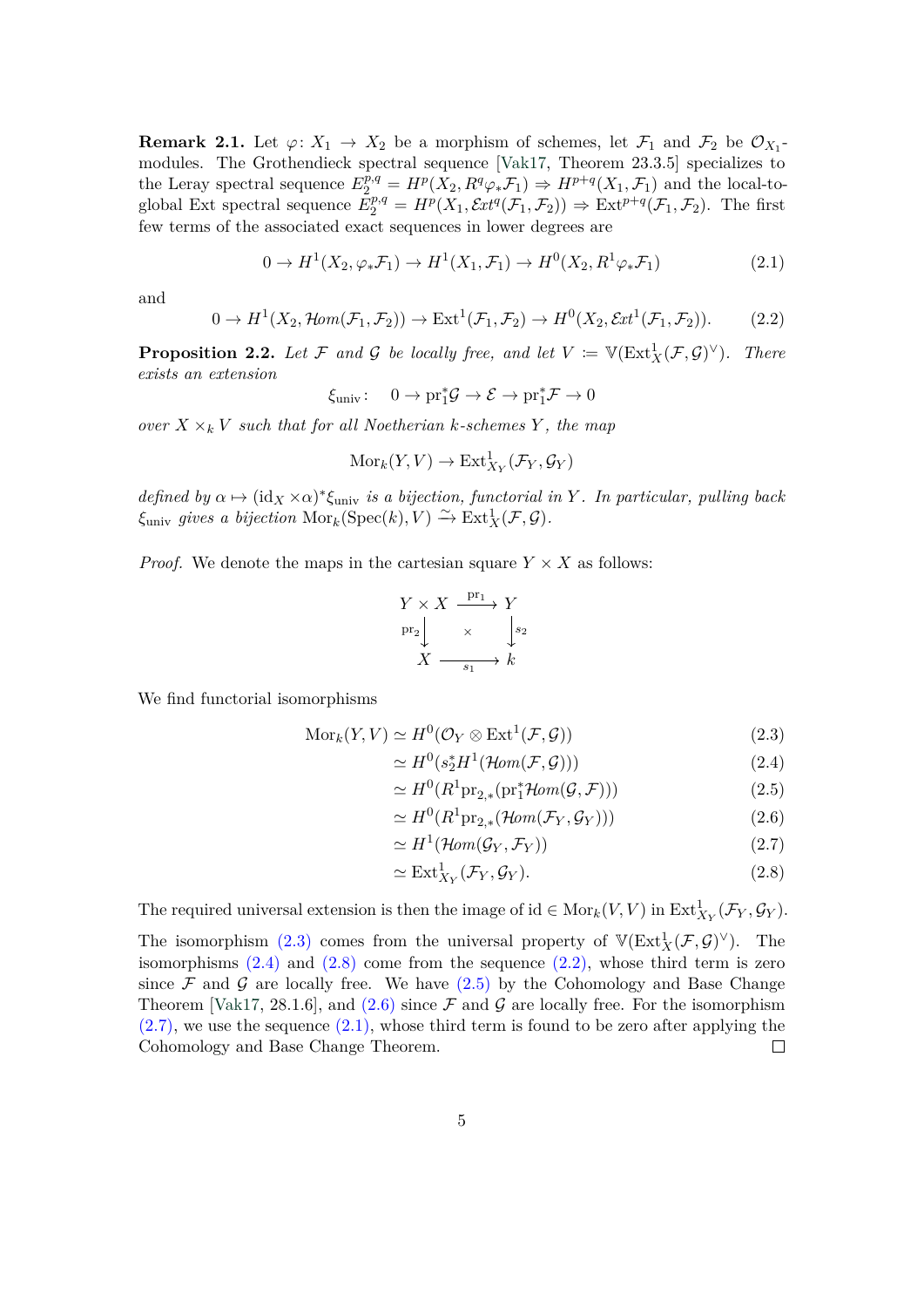**Definition 2.3.** (i) The *i*-th relative Ext module  $\mathcal{E}xt^i_f(\mathcal{F}, \mathcal{G})$  is the image of  $\mathcal{G}$  under the  $i$ -th right-derived functor of  $f_*\mathcal{H}om(\mathcal{F},-)\colon \text{Mod}_{\mathcal{O}_X} \to \text{Mod}_{\mathcal{O}_S}$ .

(ii) For  $s \in S$ , define the homomorphism

$$
\Phi_s = \Phi_{s,\mathcal{F},\mathcal{G}} \colon \operatorname{Ext}^1_X(\mathcal{F},\mathcal{G}) \to \operatorname{Ext}^1_{X_s}(\mathcal{F}_s,\mathcal{G}_s)
$$

by restricting extensions of  $\mathcal F$  by  $\mathcal G$  to the fiber  $X_s$ . This is well-defined, since  $\mathcal F$  is flat over *S*.

(iii) A *family of extensions* of  $\mathcal F$  by  $\mathcal G$  over  $S$  is a family

$$
\xi_s \in \text{Ext}^1_{X_s}(\mathcal{F}_s, \mathcal{G}_s), \quad s \in S
$$

such that there exists an open covering  $\mathfrak{U}$  of *S* and for all  $U \in \mathfrak{U}$  an extension  $\xi_U \in$  $\text{Ext}^1_{f^{-1}(U)}(\mathcal{F}_U,\mathcal{G}_U)$  with  $\Phi_{s,\mathcal{F}_U,\mathcal{G}_U}(\xi_U)=\xi_s$  for all  $s\in S$ . Such a family is globally defined if we can take  $\mathfrak{U} = \{S\}.$ 

**Remark 2.4.** If *S* is affine, then we have  $\mathcal{E}xt^i_f(\mathcal{F}, \mathcal{G}) = \text{Ext}^i_X(\mathcal{F}, \mathcal{G})$ .

**Proposition 2.5.** *Let*  $g: Y \to S$  *be a morphism of Noetherian schemes. For all*  $i \geq 0$ *there exists a canonical base change homomorphism*

$$
\tau_g^i\colon g^*\mathcal{E}\!\mathit{xt}_f^i(\mathcal{F},\mathcal{G}) \to \mathcal{E}\!\mathit{xt}_{f_Y}^i(g_X^*\mathcal{F},g_X^*\mathcal{G}).
$$

*Furthermore, if g is flat, then*  $\tau_g^i$  *is an isomorphism for all*  $i \geq 0$ *.* 

*Proof.* See [Lan83, Prop. 1.3]

**Definition 2.6.** We say that  $\mathcal{E}xt^i_f(\mathcal{F}, \mathcal{G})$  *commutes with base change* if for all morphisms of Noetherian schemes  $g: Y \to S$ , the base change homomorphism  $\tau_g^i$  is an isomorphism.

**Propositio[n 2.7.](#page-27-3)** *Let*  $s \in S$  *be a point such that*  $\tau_s^i$  *is surjective. Then there exists an open neighborhood*  $U$ *of s such that*  $\tau_{s'}^i$  *is an isomorphism for all*  $s' \in U$ *. Furthermore, the homomorphism*  $\tau_s^{i-1}$  *is surjective if and only if*  $\mathcal{E}xt_f^i(\mathcal{F}, \mathcal{G})$  *is locally free on an open neighborhood of s.*

<span id="page-5-0"></span>*Proof.* See [Lan83, Thm. 1.4]

**Remark 2.8.** (i) If  $\tau_s^i$  is an isomorphism for all  $s \in S$ , then  $\mathcal{E}xt_f^i(\mathcal{F}, \mathcal{G})$  commutes with base change.

(ii) From P[roposit](#page-27-3)ion 2.7 we conclude that if  $\mathcal{E}xt^i_f(\mathcal{F}, \mathcal{G})$  commutes with base change for  $i = 0, 1$ , then  $\mathcal{E}xt_f^1(\mathcal{F}, \mathcal{G})$  is locally free.

(iii) In case *S* is reduced, if  $\mathcal{E}xt^1_f(\mathcal{F}, \mathcal{G})$  is locally free then  $\mathcal{E}xt^i_f(\mathcal{F}, \mathcal{G})$  commutes with base change for  $i = 0, 1$  $i = 0, 1$ .

**Definition 2.9.** Let  $u: Y' \to Y$  be a morphism of Noetherian *S*-schemes.

 $\Box$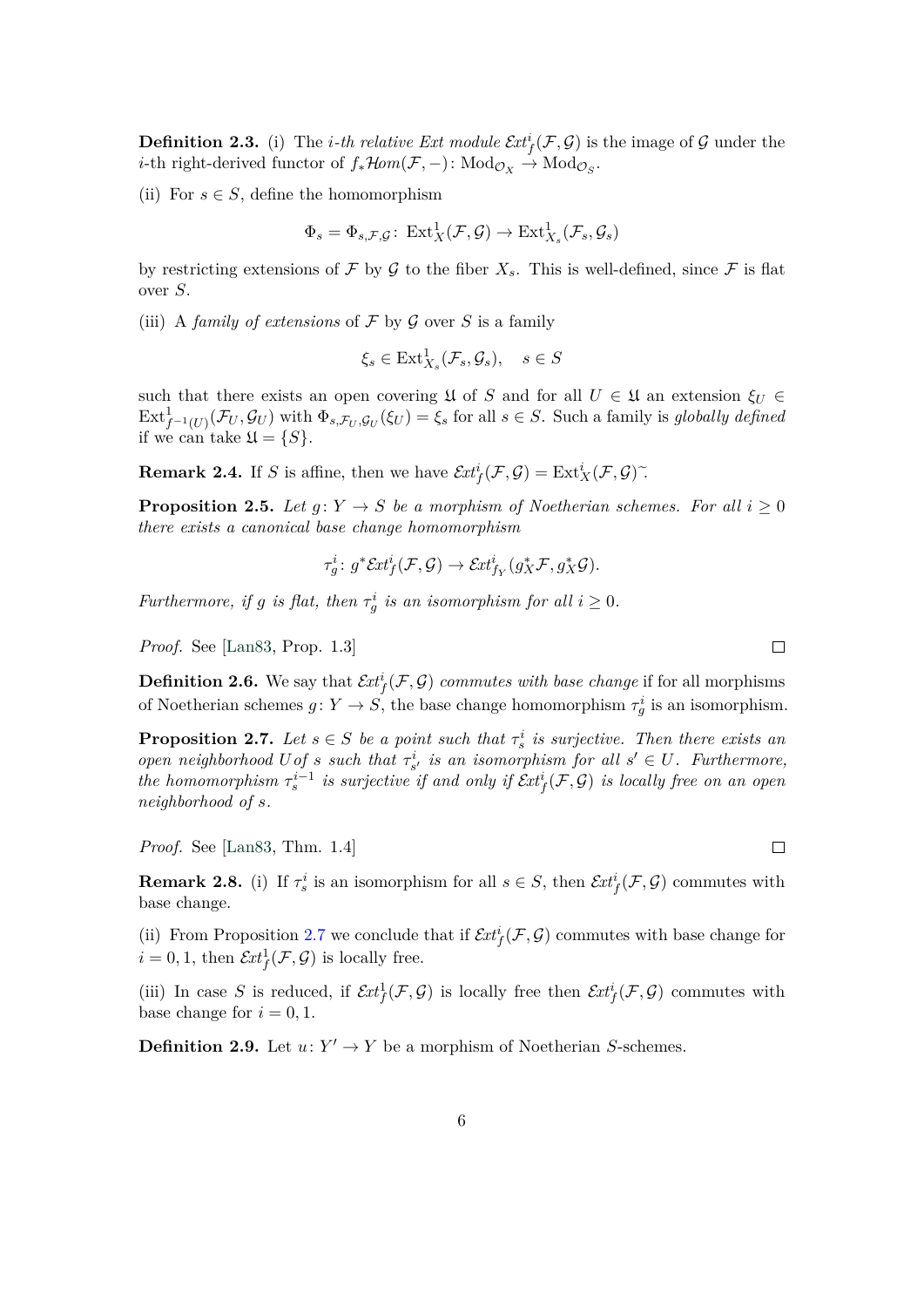(i) We define a functoriality map  $H^0(Y, \mathcal{E}xt^1_{f_Y}(\mathcal{F}_Y, \mathcal{G}_Y)) \to H^0(Y', \mathcal{E}xt^1_{f_{Y'}}(\mathcal{F}_{Y'}, \mathcal{G}_{Y'}))$  as the composition

$$
H^{0}(Y, \mathcal{E}xt^{1}_{f_{Y}}(\mathcal{F}_{Y}, \mathcal{G}_{Y})) \xrightarrow{1 \otimes id} H^{0}(Y', u^{*}\mathcal{E}xt^{1}_{f_{Y}}(\mathcal{F}_{Y}, \mathcal{G}_{Y}))
$$

$$
\xrightarrow{H^{0}(\tau_{u}^{1})} H^{0}(Y', \mathcal{E}xt^{1}_{f_{Y'}}(u^{*}_{X_{Y}}\mathcal{F}_{Y'}, u^{*}_{X_{Y}}\mathcal{G}_{Y'})).
$$

(ii) Given a family of extensions  $\xi = (\xi_y)_{y \in Y}$  of  $\mathcal{F}_Y$  by  $\mathcal{G}_Y$  over  $Y$ , we set  $(u^*\xi)_{y'} \coloneqq$  $u^*\xi_{u(y')}$  for every  $y' \in Y'$ . This defines a family  $u^*\xi$  of extensions of  $\mathcal{F}_{Y'}$  by  $\mathcal{G}_{Y'}$  over  $Y'$ .

(iii) We define the functors

$$
E, E': (\text{NoethSch}/S) \to (\text{Sets});
$$
  
\n
$$
E(Y) := H^0(Y, \mathcal{E}xt^1_{f_Y}(\mathcal{F}_Y, \mathcal{G}_Y)),
$$
  
\n
$$
E'(Y) := \{\text{families of extensions of } \mathcal{F}_Y \text{ by } \mathcal{G}_Y \text{ over } Y\}.
$$

**Remark 2.10.** The Grothendieck spectral sequence for the sequence of functors

$$
\mathrm{Mod}_{\mathcal{O}_X} \xrightarrow{\mathcal{H}om(\mathcal{F},-) } \mathrm{Mod}_{\mathcal{O}_X} \xrightarrow{f_*} \mathrm{Mod}_{\mathcal{O}_S}
$$

is the spectral sequence with  $E_2^{p,q} = H^p(S, \mathcal{E}xt_f^q(\mathcal{F}, \mathcal{G})) \Rightarrow Ext_X^{p+q}(\mathcal{F}, \mathcal{G})$ . This gives the exact sequence

$$
0 \to H^1(S, f_*\mathcal{H}om(\mathcal{F}, \mathcal{G})) \xrightarrow{\varepsilon} \operatorname{Ext}^1_X(\mathcal{F}, \mathcal{G}) \xrightarrow{\mu} H^0(S, \mathcal{E}xt^1_f(\mathcal{F}, \mathcal{G}))
$$
  

$$
\xrightarrow{d_2} H^2(S, f_*\mathcal{H}om(\mathcal{F}, \mathcal{G})).
$$
 (2.9)

The special case  $f = id$  gives Remark 2.1.

**Proposition 2.11.** *Suppose that*  $S$  *is reduced and*  $\mathcal{E}xt_f^1(\mathcal{F}, \mathcal{G})$  *commutes with base change. Restricted to the category of reduced [Noet](#page-3-1)herian S-schemes, the functors E and E′ are isomorphic.*

*Proof.* See [Lan83, Prop. 2.3].

**Proposition 2.12.** Suppose that  $\mathcal{E}xt_f^i(\mathcal{F}, \mathcal{G})$  commutes with base change for  $i = 0, 1$ . *Then the*  $\mathcal{O}_S$ *-module*  $\mathcal{E}xt_f^1(\mathcal{F}, \mathcal{G})^{\vee}$  *is locally free and the functor*  $E$  *is representable by the*  $S$ *-scheme*  $\mathbb{V}(\mathcal{E}xt^1_f(\mathcal{F},\mathcal{G})^{\vee}).$  $\mathbb{V}(\mathcal{E}xt^1_f(\mathcal{F},\mathcal{G})^{\vee}).$  $\mathbb{V}(\mathcal{E}xt^1_f(\mathcal{F},\mathcal{G})^{\vee}).$ 

<span id="page-6-1"></span>*Proof.* See [Lan83, Prop. 3.1].

**Corollary 2.13.** *Suppose that S is reduced and*  $\mathcal{E}xt_f^i(\mathcal{F}, \mathcal{G})$  *commutes with base change for*  $i = 0, 1$ *. Restricted to the category of reduced Noetherian S-schemes, the functor*  $E'$ *is represent[able by](#page-27-3) the S-scheme*  $\mathbb{V}(\mathcal{E}xt_f^1(\mathcal{F}, \mathcal{G})^{\vee})$ *.* 

<span id="page-6-0"></span> $\Box$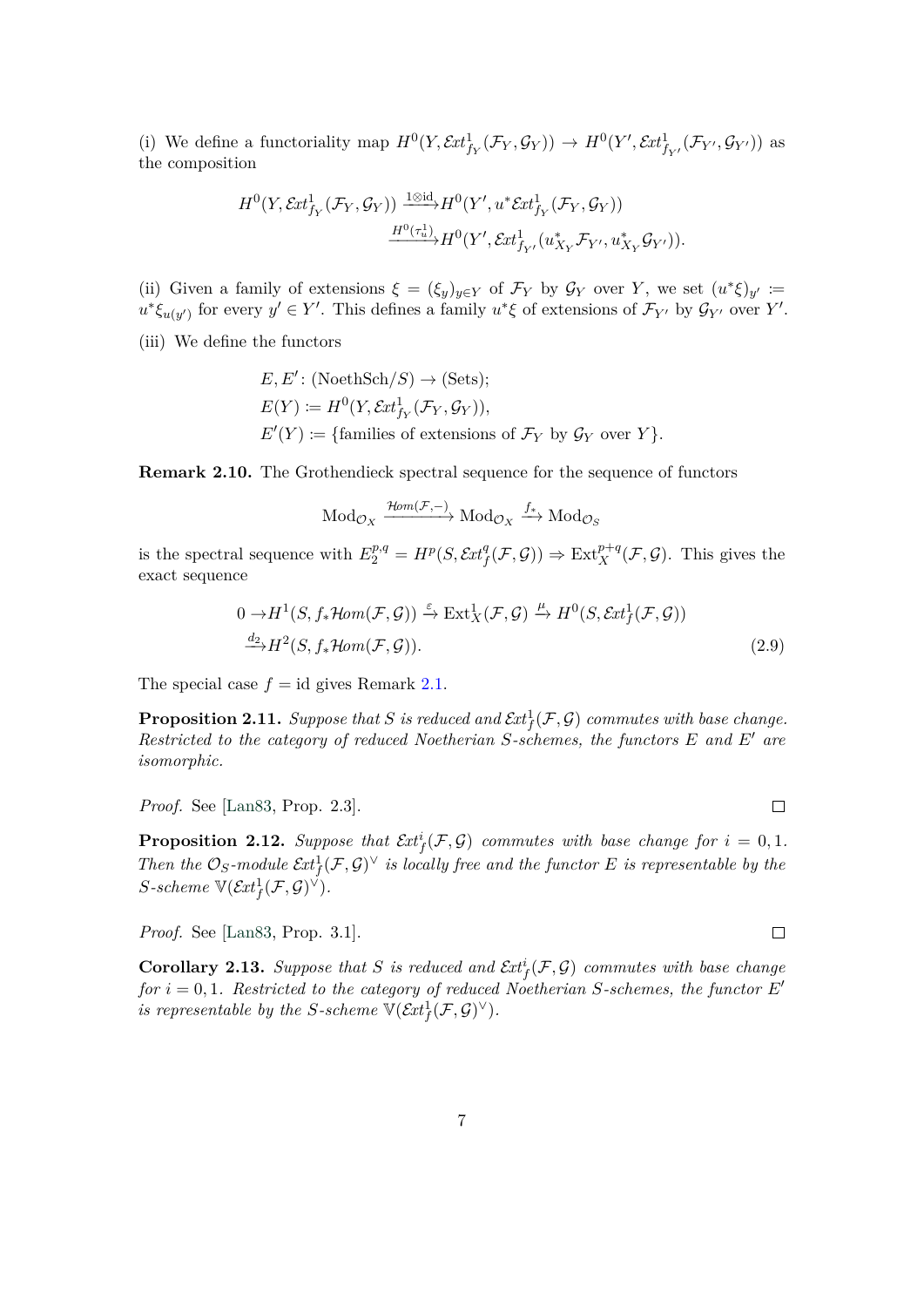**Corollary 2.14.** *Suppose that for all Noetherian S-schemes Y we have*

$$
H^i(Y, f_{Y,*} \mathcal{H}om_{X_Y}(\mathcal{F}_Y, \mathcal{G}_Y)) = 0
$$

 $for$   $i = 1, 2$ . The functor  $Y \mapsto Ext^1_{X_Y}(\mathcal{F}_Y, \mathcal{G}_Y)$  is representable by the *S*-scheme  $\mathbb{V}(\mathcal{E}xt^1_f(\mathcal{F},\mathcal{G})^{\vee}).$ 

 $\Box$ 

*Proof.* Use the sequence  $(2.9)$  and Proposition 2.12.

**Remark 2.15.** As a special case of the above, we recover Proposition 2.2.

**Remark 2.16.** The art[icle \[L](#page-6-0)an83] continues [to de](#page-6-1)fine a (projectivized) version of the problem, so that over  $Spec(k)$ , the scheme  $\mathbb{P}(Ext_X^1(\mathcal{F}, \mathcal{G})^{\vee})$  parametrizes the equivalence classes of nonsplit extensions of  $\mathcal F$  by  $\mathcal G$ , modulo the action of  $k^{\times}$ . [See](#page-4-4) also [HL10, Example 2.1.12].

## **3 Specialization of Vector Bundles on** P 1

<span id="page-7-0"></span>Let *V* be a vector bundle on  $\mathbb{P}^1$ . The Birkhoff–Grothendieck theorem says that *V* can be written as a direct sum  $V = \bigoplus_i \mathcal{O}(b_i)$ , with a unique tuple  $(b_i)$  of integers. The tuple  $(b_i)$ is also called the *splitting type* of *V* . To study a vector bundle *W* on a projective space P *<sup>m</sup>*, one can examine the restriction of *W* to lines *T ⊂* P *<sup>m</sup>*, and ask how the splitting type of  $W|_T$  varies with *T*. Which splitting behavior should one expect for general *T*? To answer this question, we look at families of vector bundles over  $\mathbb{P}^1$  and ask about their general and special members. Which pairings of a general and a special splitting type are possible in a family? This section makes this question precise using the notion of specialization and provides an answer.

**Definition 3.1.** Let *V* and *V ′* be vector bundles on a projective *k*-scheme *X*. We say that *V specializes* to  $V'$  if there exists an affine *k*-scheme  $Y$ , spectrum of a discrete valuation ring, with generic point  $\eta$  and closed point  $\eta_0$ , and a vector bundle *W* on  $Y \times X$  such that  $W|_{\eta \times X} \simeq \kappa(\eta) \boxtimes V$  and  $W|_{\eta_0 \times X} \simeq \kappa(\eta_0) \boxtimes V'$ .

**Remark 3.2.** If *V* specializes to *V'* and *W* specializes to *W'*, then  $V \oplus W$  specializes to  $V' \oplus W'$ .

**Remark 3.3.** Specialization is transitive for  $X = \mathbb{P}^1$ : if *V* specializes to *V*<sup>'</sup> and *V*<sup>'</sup> specializes to  $V''$ , then  $V$  specializes to  $V''$ , see e.g. [Ram83, Cor. 6.14].

<span id="page-7-1"></span>**Remark 3.4.** This definition reflects specialization of points in the moduli stack  $Vect<sub>X</sub>$ of vector bundles over *X*, where e.g. the bundles *V* and  $\kappa(\eta) \boxtimes V$  define the same point. The stack is locally Noetherian, hence dis[crete va](#page-27-4)luation rings suffice. This notion generalizes the notion of specialization of points on a scheme, see e.g. [ÉGA II, Prop. 7.1.9].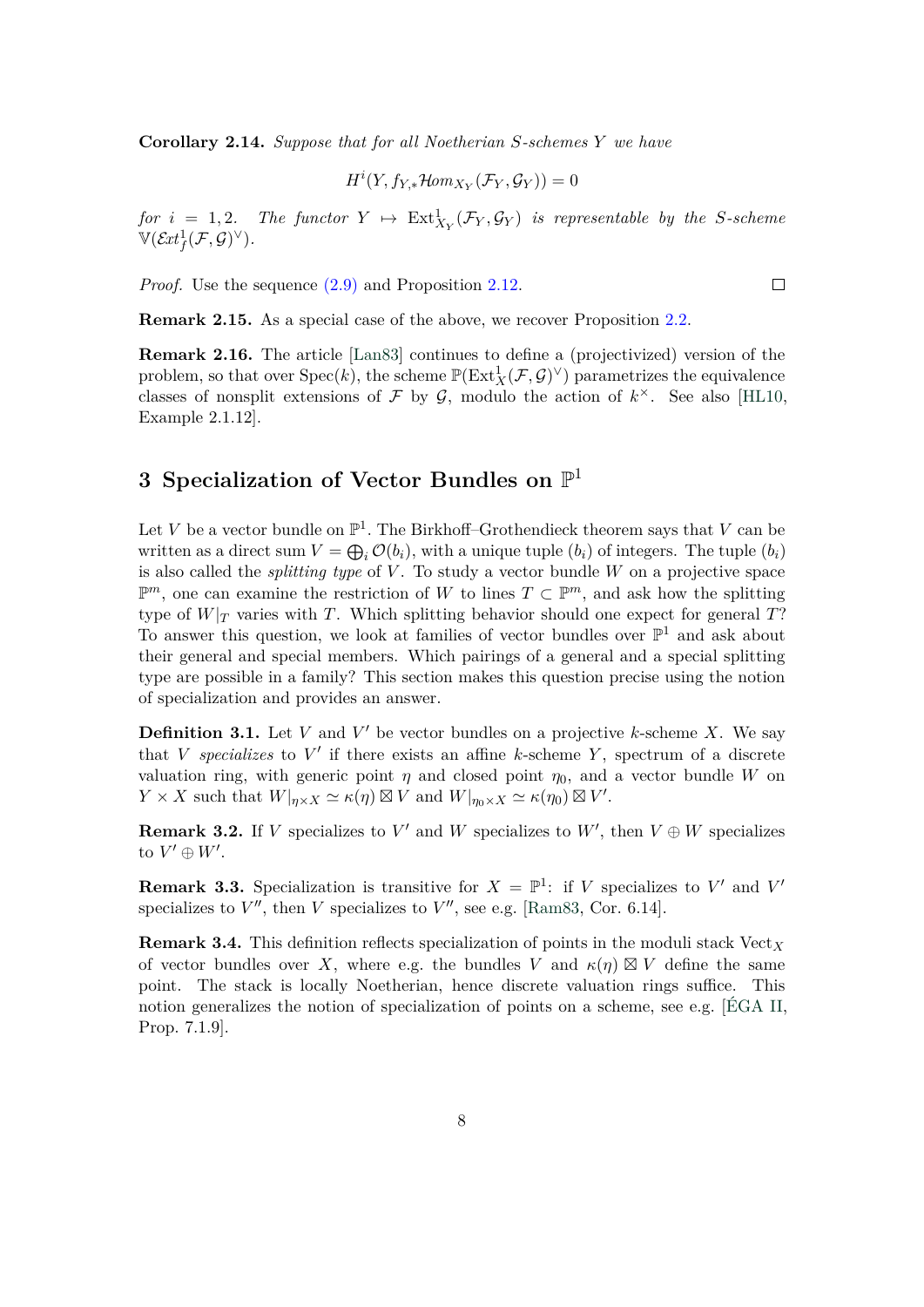#### **Remark 3.5.** Let

$$
0 \to \mathcal{F} \xrightarrow{f} \mathcal{E} \xrightarrow{g} \mathcal{G} \to 0
$$

be a short exact sequence of coherent sheaves over a *k*-scheme *X* and let  $\xi \in \text{Ext}^1(\mathcal{G}, \mathcal{F})$ be the corresponding element. If  $a \in H^0(X, \mathcal{O}_X^{\times})$ , then the element  $a\xi$  corresponds to the sequence

$$
0 \to \mathcal{F} \xrightarrow{f} \mathcal{E} \xrightarrow{a^{-1}g} \mathcal{G} \to 0.
$$

**Example 3.6.** The vector bundle  $\mathcal{O}(1) \oplus \mathcal{O}(1)$  on  $\mathbb{P}^1$  specializes to  $\mathcal{O} \oplus \mathcal{O}(2)$ . This can be seen as follows. The elements of  $Ext<sup>1</sup>(O(2), O)$  correspond to extensions of the form

$$
0 \to \mathcal{O} \to \mathcal{E} \to \mathcal{O}(2) \to 0
$$

up to equivalence. The zero element corresponds to the split extension  $\mathcal{E} = \mathcal{O} \oplus \mathcal{O}(2)$ . Note that all such extensions must have  $\mathcal E$  locally free. Considering the formulae for ranks and determinants of the components of the sequence, we see that the nonsplit extensions must have  $\mathcal{E} = \mathcal{O}(1) \oplus \mathcal{O}(1)$ . Furthermore, we have

$$
Ext1(O(2), O) = Ext1(O, O(-2)) = H1(O(-2)) = k.
$$

By Proposition 2.2 and using  $\mathbb{V}(\text{Ext}^1(\mathcal{O}(2), \mathcal{O})^{\vee}) \simeq \mathbb{A}^1$ , there exists an extension of the form

$$
0 \to \mathcal{O}_{\mathbb{A}^1} \boxtimes \mathcal{O} \to \mathcal{E}_{\mathrm{univ}} \to \mathcal{O}_{\mathbb{A}^1} \boxtimes \mathcal{O}(2) \to 0
$$

on  $\mathbb{A}^1 \times \mathbb{P}^1$  suc[h th](#page-4-4)at for  $\xi \in \mathbb{A}^1$  generic we have  $\mathcal{E}_{\text{univ}}|_{\xi \times \mathbb{P}^1} \simeq \mathcal{O}(1) \oplus \mathcal{O}(1)$  and for  $\xi = 0$ we have  $\mathcal{E}_{\text{univ}}|_{0\times\mathbb{P}^1} \simeq \mathcal{O} \oplus \mathcal{O}(2)$ . Since  $\mathcal{E}_{\text{univ}}$  is locally free,  $\mathcal{O}(1) \oplus \mathcal{O}(1)$  specializes to  $\mathcal{O}(2) \oplus \mathcal{O}.$ 

**Remark 3.7.** Let  $b_1, \ldots, b_m$  be non-negative integers, let  $a := \sum b_i$ , and let *s*, *t* denote the homogeneous coordinates on  $\mathbb{P}^1$ . The sequence

$$
0 \to \mathcal{O}^{m-1} \xrightarrow{f} \mathcal{O}(b_1) \oplus \cdots \oplus \mathcal{O}(b_m) \xrightarrow{g} \mathcal{O}(a) \to 0
$$

<span id="page-8-0"></span>with

$$
f=\begin{pmatrix} s^{b_1} & & & \\ t^{b_2} & s^{b_2} & & \\ & t^{b_3} & \ddots & \\ & & \ddots & s^{b_{m-1}} \\ & & & t^{b_m} \end{pmatrix}
$$

and

$$
g = \begin{pmatrix} -t^{a-b_1} & s^{b_1}t^{a-b_1-b_2} & \cdots & (-1)^m s^{b_1+\cdots+b_{m-1}}t^{a-b_1-\cdots-b_m} \end{pmatrix}
$$

is exact.

<span id="page-8-1"></span>**Proposition 3.8.** Let  $b_1, \ldots, b_m$  be non-negative integers and  $\pi$  a partition of the set  ${1, \ldots, m}$ *. For a set of indices*  $I \in \pi$ *, let*  $b'_I := \sum_{i \in I} b_i$ *. Then the vector bundle*  $\bigoplus_{i=1}^m \mathcal{O}(b_i)$  on  $\mathbb{P}^1$  specializes to  $\bigoplus_{I \in \pi} \mathcal{O}(b'_I) \oplus \mathcal{O}^{\oplus m - |\pi|}$ .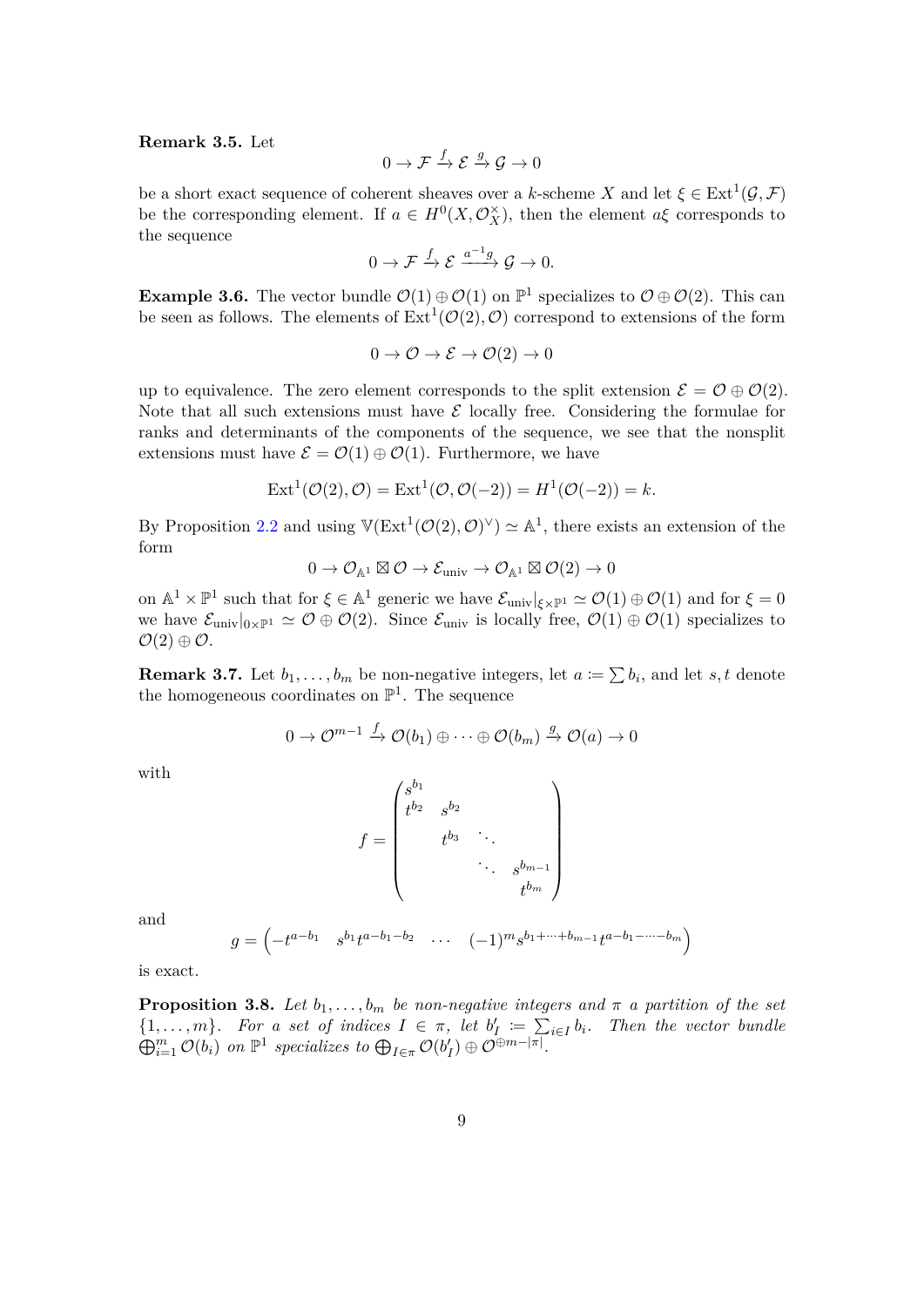*Proof.* By Remark 3.2 it suffices to prove the special case  $\pi = \{\{1, \ldots, m\}\}\.$  In other words, we prove that if  $a = \sum b_i$ , then  $\bigoplus \mathcal{O}(b_i)$  specializes to  $\mathcal{O}(a) \oplus \mathcal{O}^{m-1}$ . By Remark 3.7, there exists a representative  $\xi \in \text{Ext}^1(\mathcal{O}(a), \mathcal{O}^{\oplus m-1})$  of an exact sequence of the form

$$
0 \to \mathcal{O}^{m-1} \to \mathcal{O}(b_1) \oplus \cdots \oplus \mathcal{O}(b_m) \to \mathcal{O}(a) \to 0. \tag{3.1}
$$

By R[ema](#page-8-0)rk 3.5, scalar multiplication by  $\lambda \neq 0$  does not change the isomorphism class of the middle term of the sequence, hence there exists a one-dimensional subspace  $k \hookrightarrow \text{Ext}^1(\mathcal{O}(a), \mathcal{O}^{\oplus m-1})$  such that each nonzero element corresponds to an exact sequence [of](#page-7-1) the form (3.1). Consider the associated closed embedding  $\alpha: \mathbb{A}^1 \to$  $\mathbb{V}(\text{Ext}^{1}(\mathcal{O}(a), \mathcal{O}^{\oplus m-1})^{\vee})$  and let  $\mathcal{E}$  be the universal extension from Proposition 2.2. Then the vector bundle  $(id_{\mathbb{P}^1} \times \alpha)^* \mathcal{E}$  on  $\mathbb{P}^1 \times \mathbb{A}^1$  realizes the required specialization.  $\Box$ 

**Remark 3.9.** By twisting [the](#page-9-0) exact sequence  $(3.1)$  in the proof of Proposition 3.8 and using the same argument, we see that for every integer *n* and with  $b_i$ ,  $\pi$ , and  $b_I$  [as](#page-4-4) above, the vector bundle  $\bigoplus_{i=1}^{m} \mathcal{O}(b_i + n)$  specializes to  $\bigoplus_{I \in \pi} \mathcal{O}(b'_I + n) \oplus \mathcal{O}(n)^{\oplus m - |\pi|}$ .

<span id="page-9-2"></span>**Definition 3.10.** For tuples  $(b_i)$  and  $(b'_i)$  of t[he sa](#page-9-0)me size  $r$ , we define the ex[pres](#page-8-1)sion  $(b'_i) \ge (b_i)$  to mean

<span id="page-9-0"></span>
$$
\sum_{i=1}^{s} b'_i \ge \sum_{i=1}^{s} b_i \text{ for all } s = 1, \dots, r.
$$

<span id="page-9-1"></span>**Proposition 3.11.** Let  $b = (b_i)_{i=1}^m$  and  $b' = (b'_i)_{i=1}^m$  be tuples of integers such that  $\sum b_i = \sum b'_i$  and  $b \leq b'$  in the sense of Definition 3.10. Then  $\bigoplus \mathcal{O}(b_i)$  specializes to  $\bigoplus$   $\mathcal{O}(b'_i)$ .

*Proof.* Since  $b \leq b'$ , there exists a sequence of tuples  $b = b^{(0)}, b^{(1)}, \ldots, b^{(n)} = b'$  such that for all  $k = 1, \ldots, n$ , the tuple  $b^{(k)}$  differs from  $b^{(k-1)}$  [only](#page-9-1) by two entries

$$
b_i^{(k)}=b_i^{(k-1)}-1,\quad b_j^{(k)}=b_j^{(k-1)}+1.
$$

By Remark 3.9,  $\mathcal{O}(b_i^{(k)})$  $\mathcal{O}(b_j^{(k)}) \oplus \mathcal{O}(b_j^{(k)})$ *(k*)</sup>) specializes to  $\mathcal{O}(b_i^{(k-1)})$  ⊕  $\mathcal{O}(b_j^{(k-1)})$ , hence  $b^{(k-1)}$  specializes to  $b^{(k)}$ . By transitivity of specialization, *b* specializes to *b'*.  $\Box$ 

**Remark 3.12.** In fact, if  $\bigoplus \mathcal{O}(b_i)$  specializes to  $\bigoplus \mathcal{O}(b'_i)$ , then  $(b_i) \leq (b'_i)$ . The missing implication [is p](#page-9-2)roven e.g. in [Sha76, Thm. 3]. There, the statement is expressed in terms of the Harder–Narasimhan polygon HNP of a vector bundle *E*. In our case, if  $E \simeq \bigoplus \mathcal{O}(b_i)$  is a vector bundle on  $\mathbb{P}^1$ , then HNP is the polygon under the graph of the function  $\{0, \ldots, \text{rk } E\} \to \mathbb{N}_{\geq 0}$  given by  $s \mapsto \sum_{i=1}^s b_i$ . Thus,  $\bigoplus \mathcal{O}(b_i)$  specializes to  $\bigoplus \mathcal{O}(b_i')$  if and only if the HN[P of th](#page-27-5)e first bundle lies below the HNP of the second.

Thus, the most general splitting type among bundles of fixed rank  $r$  and degree  $c_1$  is the uniquely determined type of the form  $(b + 1, \ldots, b + 1, b, \ldots, b)$ . The integer *b* is determined by the equation  $c_1 = br + a$ , with  $a < r$  becoming the number of occurences of  $b + 1$ .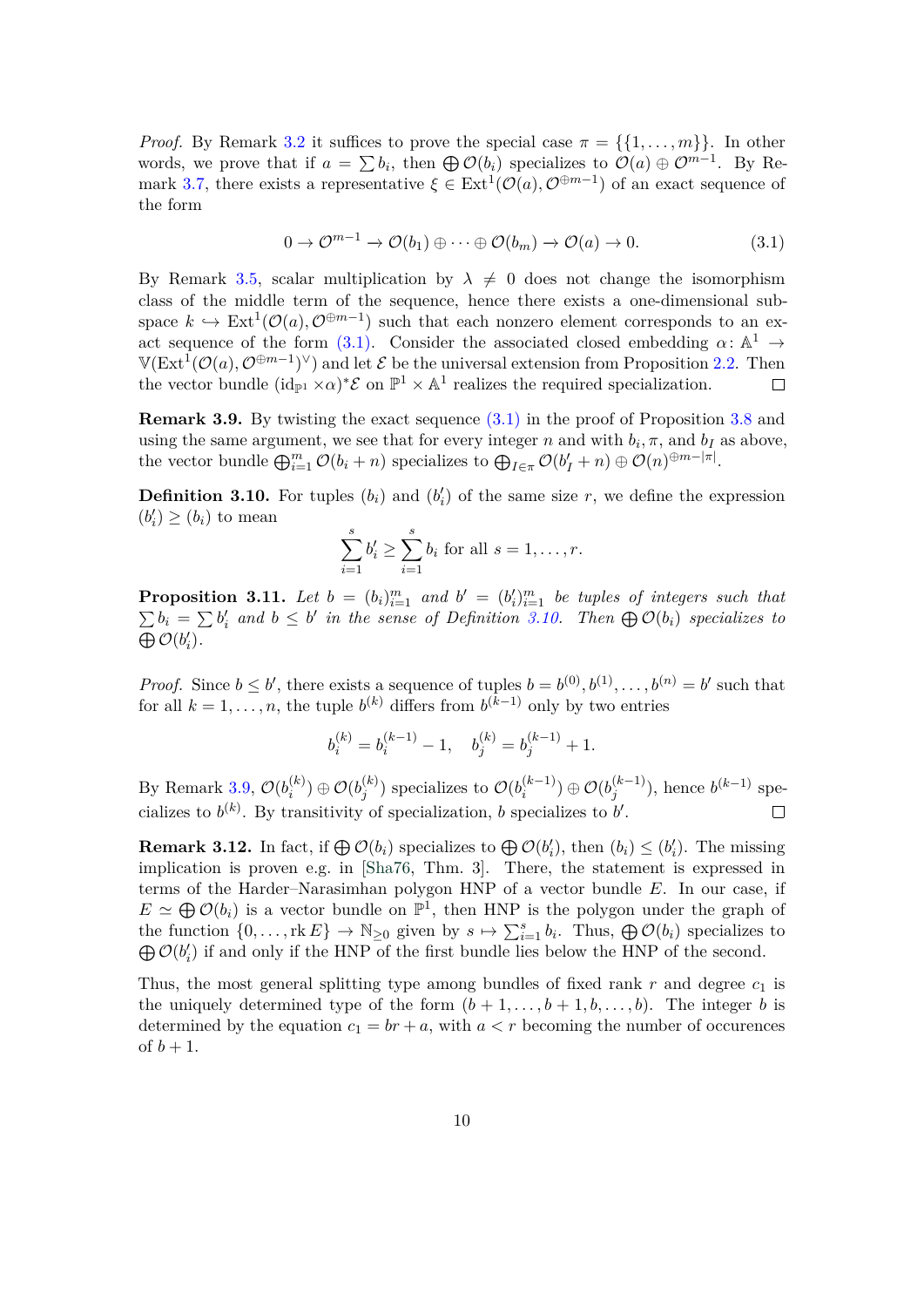## **4 General Facts about the Verlinde Bundles**

<span id="page-10-0"></span>This section introduces the main objects of study of this thesis, the Verlinde bundles of the universal family of hypersurfaces of degree  $d$  in  $\mathbb{P}^n$ . These were already studied as an example of Verlinde bundles of polarized families in the thesis [Hem15]. We reproduce the fundamental results about the Verlinde bundles, such as the fact they really are vector bundles, and introduce a presentation that we will employ throughout the rest of this work.

Throughout the rest of the thesis, we assume  $n > 1$ .

**Definition 4.1.** Let  $\pi: \mathfrak{X} \to |\mathcal{O}_{\mathbb{P}^n}(d)|$  be the universal family of hypersurfaces of degree *d* in  $\mathbb{P}^n$ . Let *L* be the restriction to *X* of the bundle  $\mathcal{O}(1) \boxtimes \mathcal{O}$  under the inclusion  $\mathfrak{X} \subseteq \mathbb{P}^n \times |O(d)|.$ 

**Proposition 4.2.** *Let*  $k \geq 1$ *. The following statements hold:* 

(i) If  $q \in |O(d)|$  then  $h^{0}(\mathfrak{X}_{q}, \mathcal{L}^{\otimes k}|_{q}) = {k+n \choose n}$  ${n + n \choose n}$  – (<sup>k+n-*d*</sup>). In particular, this number is *independent of the point q.*

- <span id="page-10-1"></span>(ii) *The sheaf*  $\pi_* \mathcal{L}^{\otimes k}$  *is locally free of rank*  $\binom{k+n}{n}$  $\binom{+n}{n} - \binom{k+n-d}{n}$ .
- (iii) *For all cartesian diagrams of the form*



*we have*  $\rho^* \pi_* \mathcal{L}^{\otimes k} \simeq (\pi_Z)_* \mathcal{L}_Z^{\otimes k}$ .

*Proof.* The proof for the first statement is found in [Hem15, Proposition 4.1] and reproduced below. The others follow from Grauert's Theorem [Vak17, 28.1.5].

Let  $X := \mathfrak{X}_q$  be the hypersurface of degree *d* corresponding to the point *q*. We have  $\mathcal{L}^{\otimes k}|_q = \mathcal{O}_{\mathbb{P}^n}(k)|_X$ . Twisting the structure sequence

$$
0 \to \mathcal{O}(-d) \to \mathcal{O} \to \mathcal{O}_X \to 0
$$

on  $\mathbb{P}^n$  with  $\mathcal{O}(k)$  yields the short exact sequence

$$
0 \to \mathcal{O}(k-d) \to \mathcal{O}(k) \to \mathcal{L}^{\otimes k}|_q \to 0.
$$

The statement follows by taking global sections and using  $H^1(\mathcal{O}(k-d), \mathbb{P}^n) = 0$  for  $n > 1$ .  $\Box$ 

<span id="page-10-2"></span>**Definition 4.3.** Let  $k \geq 1$ . The *k*-th *Verlinde* bundle of the family  $\pi$  is the vector bundle  $V_k := \pi_* \mathcal{L}^{\otimes k}$ .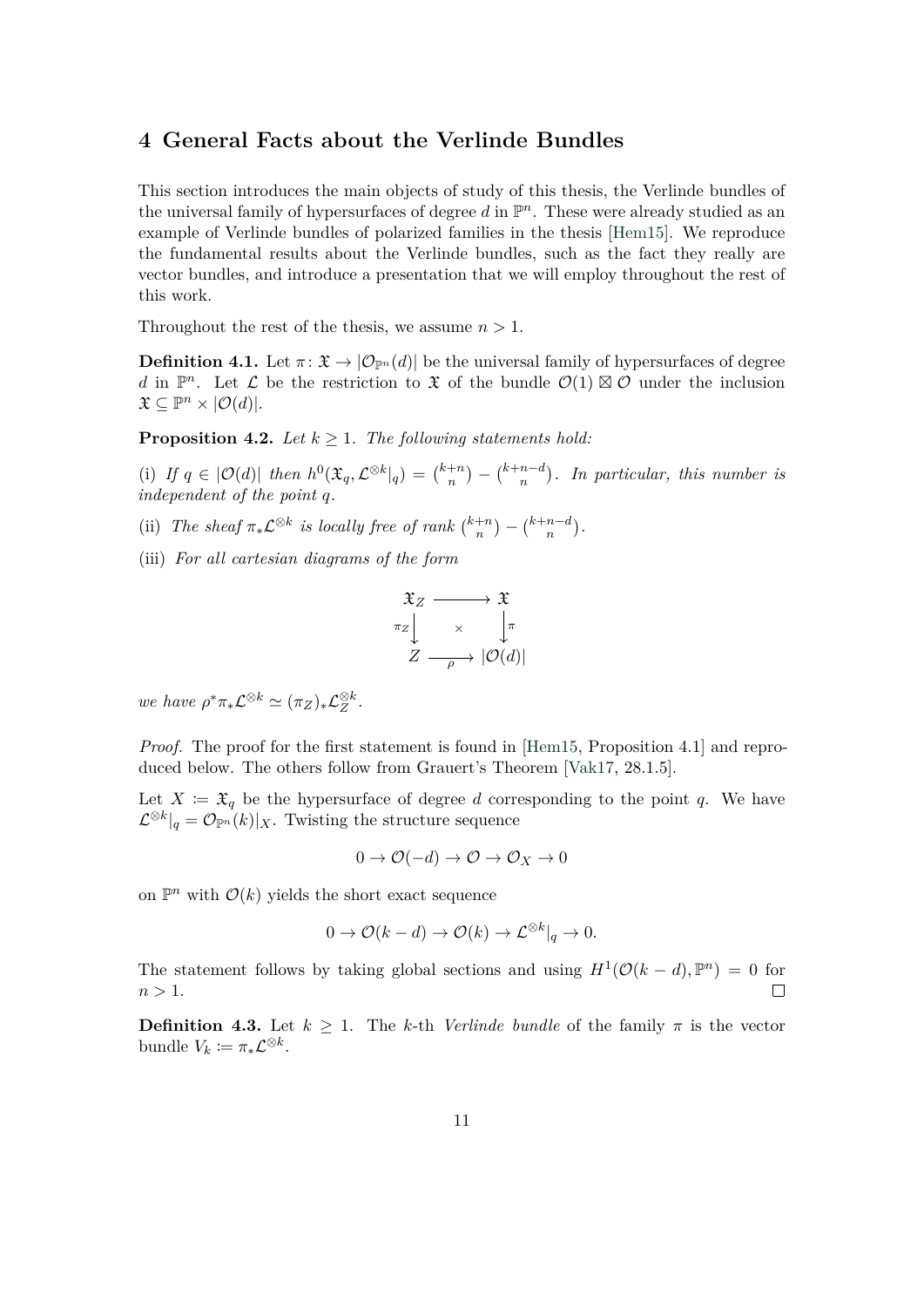**Proposition 4.4.** *There exists a short exact sequence of vector bundles on*  $|\mathcal{O}(d)|$ 

<span id="page-11-1"></span>
$$
0 \to \mathcal{O}(-1) \otimes H^0(\mathbb{P}^n, \mathcal{O}(k-d)) \xrightarrow{M} \mathcal{O} \otimes H^0(\mathbb{P}^n, \mathcal{O}(k)) \to V_k \to 0. \tag{4.1}
$$

The map M is given by multiplication by  $\sum_I \alpha_I \otimes x^I \in H^0(|\mathcal{O}(d)|, \mathcal{O}(1)) \otimes H^0(\mathbb{P}^n, \mathcal{O}(d)).$ 

*Proof.* The proof, found in [Hem15, Proposition 4.2], is reproduced below.

The structure sequence of  $\mathfrak{X}$  on  $\mathbb{P}^n \times |O(d)|$  is

$$
0 \to \mathcal{O}_{\mathbb{P}^n}(-d) \boxtimes \mathcal{O}_{|\mathcal{O}(d)|}(-1) \to \mathcal{O}_{\mathbb{P}^n} \boxtimes \mathcal{O}_{|\mathcal{O}(d)|} \to \mathcal{O}_{\mathfrak{X}} \to 0,
$$

the first map given by multiplication with  $\sum_I \alpha_I \otimes x^I$ . Twisting with  $\mathcal{L}^{\otimes k} = \mathcal{O}(k) \boxtimes \mathcal{O}$ , we get the exact sequence

$$
0 \to \mathcal{O}(k-d) \boxtimes \mathcal{O}(-1) \to \mathcal{O}(k) \boxtimes \mathcal{O} \to \mathcal{L}^{\otimes k}|_X \to 0.
$$

Applying the pushforward  $\pi_*$  we get the sequence  $(4.1)$ , which is exact as

$$
R^1 \pi_* (\mathcal{O}(k-d) \boxtimes \mathcal{O}(-1)) = 0.
$$

 $\Box$ 

The description of the map *M* follows by the defi[nition](#page-11-1) of the pushforward.

**Remark 4.5.** For  $k < d$ , the sequence  $(4.1)$  shows that  $V_k$  is trivial. For  $k = d$ , the sequence (4.1) is the Euler sequence and  $V_k = \mathcal{O}(-1)$ .

## **5 Spli[ttin](#page-11-1)g Types for the V[erlin](#page-11-1)de Bundles**

<span id="page-11-0"></span>Now that we have a presentation for  $V_k$ , we will try to exploit it as much as possible to extract information about the splitting types that can occur for the restriction of  $V_k$  to lines. We will see that the  $V_k$  are not uniform and that the expected generic splitting type is attained for  $d \leq k < 2d$ . We also demonstrate that the number of nonzero entries of the splitting type of  $V_k|_T$  is known if we know two points in  $T$ .

## **5.1 Basics about splitting types**

**Definition 5.1.** Let  $T \subseteq |O(d)|$  be a line, i.e. the closed subscheme defined as the image of a linear embedding  $\mathbb{P}^1_K \to |\mathcal{O}(d)|$ , with *K* an extension field of *k*. We call *T* a *pencil* of hypersurfaces. Its universal family is the scheme  $\mathfrak{X}_{\mathbb{P}^1_K}$ , which comes with the polarization  $\mathcal{L}_{\mathbb{P}^1_K}$ . The situation is summarized in the picture below:

$$
\begin{array}{ccc}\mathfrak{X}_{\mathbb{P}^1_K}&\longrightarrow&\mathfrak{X}\\ &\downarrow&&\downarrow\\\mathbb{P}^1_K&\longrightarrow&|\mathcal{O}(d)|\end{array}
$$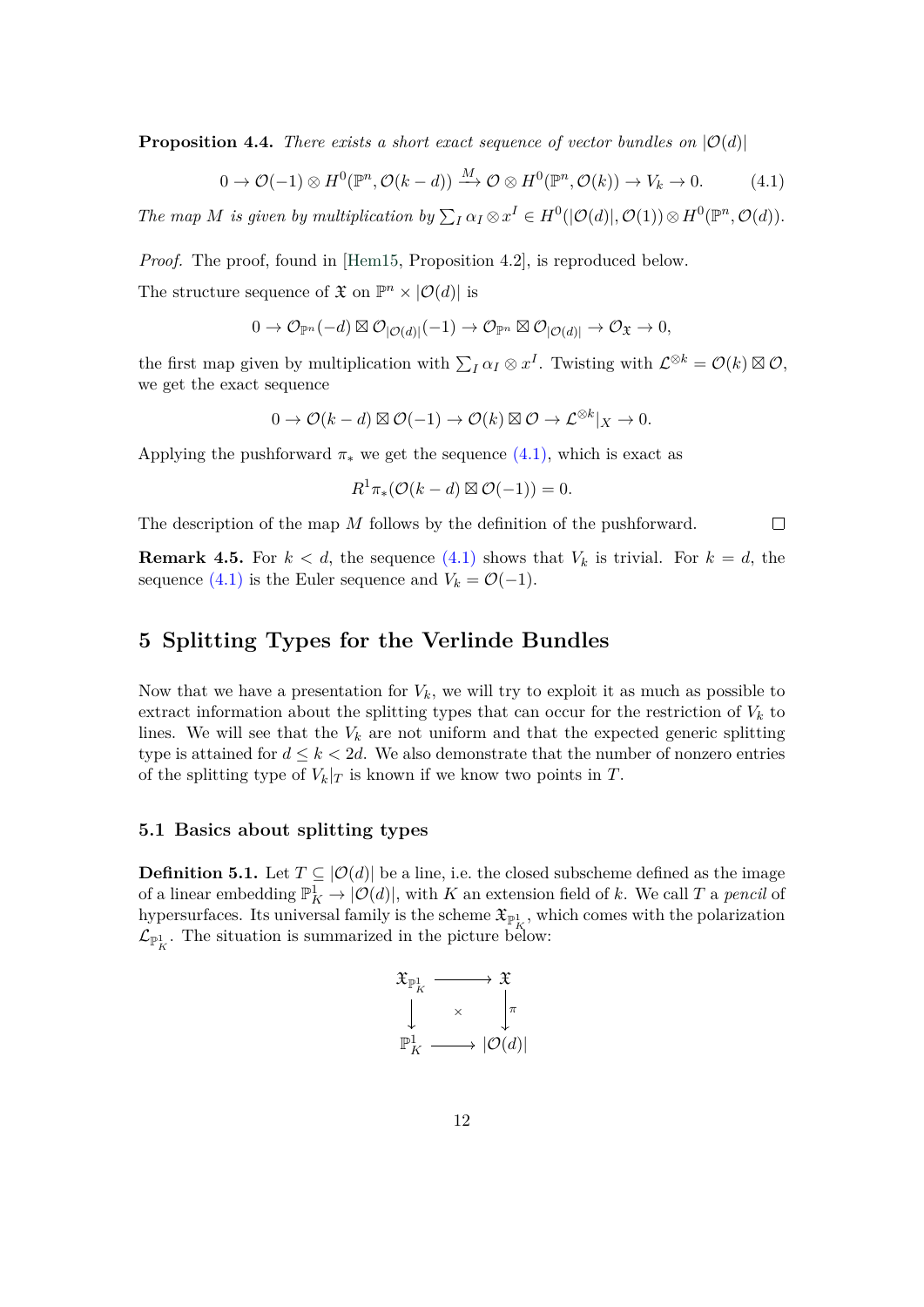**Definition 5.2.** On  $\mathbb{P}^1$ , we define the vector bundle  $V_{k,T} := (\pi_{\mathbb{P}^1})_* L_{\mathbb{P}^1}^{\otimes k}$ . It is related to  $V_k$  by  $V_k|_T = V_{k,T}$  using Proposition 4.2.

**Remark 5.3.** Let *T* be a pencil of hypersurfaces.

(i) The [sequ](#page-10-1)ence  $(4.1)$  restricts to a sequence

<span id="page-12-0"></span>
$$
0 \to \mathcal{O}(-1) \otimes H^0(\mathbb{P}^n, \mathcal{O}(k-d)) \to \mathcal{O} \otimes H^0(\mathbb{P}^n, \mathcal{O}(k)) \to V_{k,T} \to 0 \tag{5.1}
$$

over  $\mathbb{P}^1$ .

(ii) By Proposition 4.2 and Proposition 4.4, the vector bundle  $V_{k,T}$  has degree  $\binom{k+n-d}{n}$ and rank  $\binom{k+n}{n}$  $\binom{+n}{n} - \binom{k+n-d}{n}$ .

(iii) Let  $V_{k,T} \simeq \bigoplus_i \mathcal{O}(b_i)$  $V_{k,T} \simeq \bigoplus_i \mathcal{O}(b_i)$  $V_{k,T} \simeq \bigoplus_i \mathcal{O}(b_i)$  be a splitting of  $V_{k,T}$  over  $\mathbb{P}^1$ . By the sequence (5.1), we have  $b_i \geq 0$ .

**Definition 5.4.** Let  $k \geq 1$ .

(i) A *splitting type* for  $V_k$  is a non-increasing tuple  $(b_1, \ldots, b_{r(k)})$  of non-ne[gative](#page-12-0) integers with  $r^{(k)} := \binom{k+n}{n}$  $\binom{n}{n} - \binom{k+n-d}{n}$  and  $d^{(k)} \coloneqq \sum b_i = \binom{k+n-d}{n}$ .

(ii) The *generic splitting type* for  $V_k$  is the unique splitting type for  $V_k$  of the form  $(b^{(k)}+1,\ldots,b^{(k)}+1,b^{(k)},\ldots,b^{(k)}).$ 

(iii) Let *E* be a locally free sheaf on  $\mathbb{P}^1$ . The *splitting type* of *E* is the unique nonincreasing tuple  $(b_1, \ldots, b_{r(k)})$  such that  $E \simeq \bigoplus_i \mathcal{O}(b_i)$ .

**Remark 5.5.** Note that the degrees of  $d^{(k)}$  and  $r^{(k)}$  as polynomials in *k* are *n* and  $n-1$ , respectively. Hence,  $b^{(k)} \to \infty$  for  $k \to \infty$ .

**Proposition 5.6.** *For*  $n \geq 2$ *, if*  $k \leq 2d$  *then*  $b^{(k)} = 0$ *.* 

*Proof.* We compute

$$
\frac{d^{(k)} + r^{(k)}}{d^{(k)}} = \frac{(k+1)\cdots(k+n)}{(k-d+1)\cdots(k-d+n)}
$$

$$
= \frac{(k-d+n+1)\cdots(k+n)}{(k-d+1)\cdots(k)}
$$

$$
= (1 + \frac{n}{k-d+1})(1 + \frac{n}{k-d+2})\cdots(1 + \frac{n}{k})
$$

$$
\geq (1 + \frac{2}{k-d+1})\cdots(1 + \frac{2}{k})
$$

$$
> 1 + d\frac{2}{k}
$$

$$
\geq 2.
$$

Hence,  $d^{(k)} < r^{(k)}$ .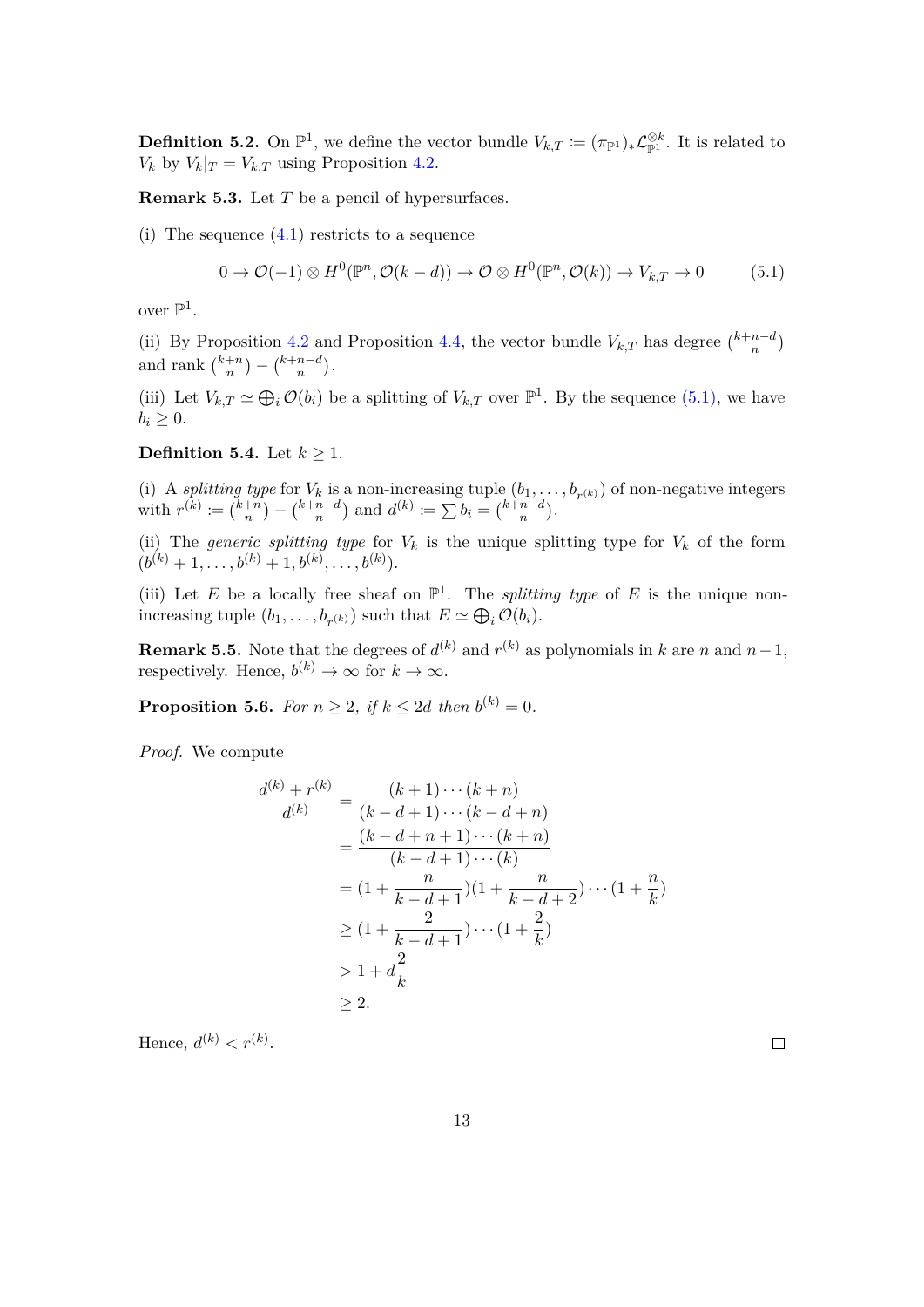**Definition 5.7.** Let  $P$  denote the universal  $\mathbb{P}^1$ -bundle over the Grassmannian of lines  $\text{Gr}(2, H^0(\mathcal{O}(d))) = \mathbb{G}\text{r}(1, |\mathcal{O}(d)|), \text{ let } \varphi \colon P \to \mathbb{G}\text{r}(1, |\mathcal{O}(d)|) \text{ be the universal map and }$  $p: P \to |O(d)|$  the canonical projection.

$$
\begin{array}{ccc}\nP & \xrightarrow{p} & |\mathcal{O}(d)| \\
\downarrow^{\varphi} & & \\
\mathbb{G}\mathrm{r}(1, |\mathcal{O}(d)|)\n\end{array}
$$

The mapping  $t \mapsto P_t$  gives a canonical bijection between the points of  $\mathbb{G}_r(1, |\mathcal{O}(d)|)$  and the pencils of hypersurfaces in  $|\mathcal{O}(d)|$ . For such *t*, we write  $V_{k,t} := V_{k,p(P_t)}$ .

## **5.2 Examples of Non-Uniform** *V<sup>k</sup>*

**Example 5.8.** A vector bundle *V* on a projective space  $\mathbb{P}^m$  is called *uniform* if the splitting type of  $V|_T$  of  $V$  does not depend on the choice of the line  $T \subset \mathbb{P}^m$ . Although the Verlinde bundles  $V_k$  are uniform for  $k \leq d$ , they are not uniform for  $k > d$ . For example, let  $n = 2, k = 3, d = 2$ . Then  $V_k = \text{coker}(M)$  with

$$
M = \begin{pmatrix} \alpha_{00} & & & \\ \alpha_{01} & \alpha_{00} & & \\ \alpha_{02} & & \alpha_{00} \\ \alpha_{11} & \alpha_{01} & & \\ \alpha_{12} & \alpha_{02} & \alpha_{01} \\ \alpha_{22} & & \alpha_{02} \\ & & \alpha_{11} & \\ & & \alpha_{22} & \alpha_{12} \\ & & & \alpha_{22} \end{pmatrix},
$$

where  $\alpha_{ij}$  is the coordinate function corresponding to the quadric  $x_ix_j$ . If *T* is a pencil of the form  $(sf+tg)_{(s:t)\in\mathbb{P}^1}$  with  $f = \sum_I \lambda_I x^I$  and  $g = \sum_I \mu_I x^I$ , then  $V_k|_T = \text{coker}(M_T)$ , where  $M_T$  is obtained from *M* by the substitution  $\alpha_{ij} \leftarrow \lambda_{ij} s + \mu_{ij} t$ . Using Remark 3.7, we see that for  $f = x_0^2$  and  $g = x_1^2$  we have coker $(M_T) = \mathcal{O}(3)^{\oplus 3}$ , while for  $f = x_0^2$  and  $g = x_0 x_1$  we have  $M|_{T} = \mathcal{O}(2) \oplus \mathcal{O}(1)$ 

**Example 5.9.** For  $d = 3, n = 2, k = 5$ , writing down *M* as above and trying [out](#page-8-0) different monomials for f and g, one finds that the tuples  $(3, 2, 1, 0_{12})$ ,  $(2, 1, 4, 0_{10})$ , and  $(1_6, 0_9)$  are possible splitting types of  $V_k|_T$ .

## **5.3 Attained splitting types**

<span id="page-13-0"></span>**Lemma 5.10.** Let  $\mathcal{E}$  be a free  $\mathcal{O}_{\mathbb{P}^1}$ -module of finite rank, and let

$$
0 \to \mathcal{E}' \xrightarrow{\varphi} \mathcal{E} \xrightarrow{\psi} \mathcal{E}'' \to 0
$$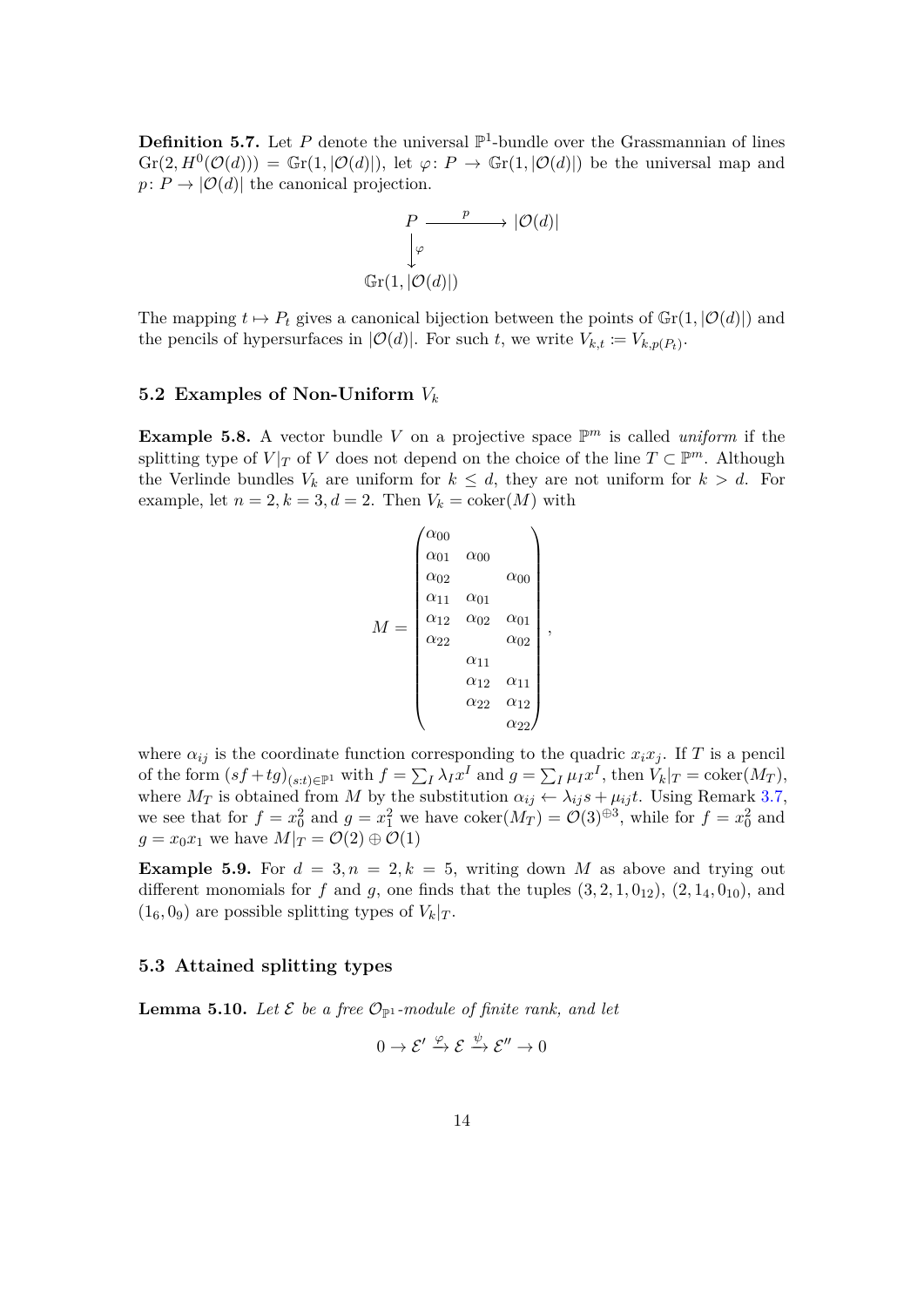*be a short exact sequence of*  $\mathcal{O}_{\mathbb{P}^1}$ *-modules. Given a splitting*  $\mathcal{E}'' = \mathcal{E}'_1 \oplus \mathcal{O}$ *, we may construct a splitting*  $\mathcal{E} = \mathcal{E}_1 \oplus \mathcal{O}$  *such that the image of*  $\varphi$  *is contained in*  $\mathcal{E}_1$ *.* 

*Proof.* Define  $\mathcal{E}_1 := \ker(\text{pr}_2 \circ \psi)$ , which is a locally free sheaf on  $\mathbb{P}^1$ . By comparing determinants in the short exact sequence  $0 \to \mathcal{E}_1 \to \mathcal{E} \to \mathcal{O} \to 0$  we see that  $\mathcal{E}_1$  is free, hence by an  $Ext^1$  computation the sequence splits. The property  $im(\varphi) \subseteq \mathcal{E}_1$  follows from the definition.  $\Box$ 

**Proposition 5.11.** *Let*  $f_1, f_2 \in |O(d)|$  *span the line*  $T \subseteq |O(d)|$  *and* coker $(M|_T) \simeq$  $\mathcal{O}^{\lambda_0} \oplus \bigoplus_{i=1}^s \mathcal{O}(d_i)$ *. Define*  $U := H^0(\mathbb{P}^n, \mathcal{O}(k - d))$ *. We have* 

$$
\lambda_0 = \dim H^0(\mathbb{P}^n, \mathcal{O}(k)) - \dim(f_1U + f_2U),
$$

<span id="page-14-0"></span>*or, equivalently,*

$$
s = \dim(f_1 U + f_2 U) - d^{(k)}.
$$

*Proof.* Note that the map  $M|_T$  sends a local section  $\xi \otimes \theta$  to  $s\xi \otimes f_1\theta + t\xi \otimes f_2\theta$ . In particular, the image of  $\mathcal{O}(-1) \otimes U$  is contained in  $\mathcal{O} \otimes (f_1U + f_2U)$ . It follows that  $\lambda_0 \ge \dim H^0(\mathbb{P}^n, \mathcal{O}(k)) - \dim(f_1 U + f_2 U).$ 

To prove the other inequality, consider the induced sequence

$$
0 \to {\mathcal O}(-1)\otimes U \xrightarrow{M|_T} {\mathcal O} \otimes (f_1U+f_2U) \to {\mathcal E}'' \to 0
$$

and assume for a contradiction that  $\mathcal{E}'' \simeq \mathcal{E}_1'' \oplus \mathcal{O}$ . By Lemma 5.10, we have a splitting  $\mathcal{O} \otimes (f_1 U + f_2 U) \simeq \mathcal{E}_1 \oplus \mathcal{O}$  such that  $\text{im}(M|_T) \subseteq \mathcal{E}_1$ .

Consider the map  $\widetilde{M}|_T : (\mathcal{O} \otimes U) \oplus (\mathcal{O} \otimes U) \to \mathcal{O} \otimes (f_1U + f_2U)$  defined by

$$
M|_{T}(a\otimes \theta_1,b\otimes \theta_2)=a\otimes f_1\theta_1+b\otimes f_2\theta_2.
$$

We obtain the matrix description of  $\tilde{M}|_T$  from the matrix description of  $M|_T$  as follows. If  $M|_T$  is represented by the matrix *A* with coefficients  $A_{i,j} = \lambda_{i,j} s + \mu_{i,j} t$ , then  $M|_T$  is represented by a block matrix

$$
B = \left( \begin{array}{c|c} A' & A'' \end{array} \right)
$$

with  $A'_{i,j} = \lambda_{i,j}$  and  $A''_{i,j} = \mu_{i,j}$ .

The property  $\text{im}(M|_T) \subseteq \mathcal{E}_1$  implies that after some row operations, the matrix *A* has a zero row. By the construction of  $\overline{M}|_T$ , the same row operations lead to the matrix *B* having a zero row, but this is a contradiction, since the map  $\overline{M}|_T$  is surjective. having a zero row, but this is a contradiction, since the map  $M|_T$  is surjective.

<span id="page-14-1"></span>**Corollary 5.12.** *Let*  $t \in \text{Gr}(2, H^0(\mathbb{P}^n, \mathcal{O}(d)))$  *be a line spanned by the polynomials*  $f_1, f_2$ *.* Let *k* be such that  $b^{(k)} = 0$ , that is such that in the generic splitting type, only ones and *zeroes appear, e.g. for*  $k \leq 2d$ *. Let*  $\theta$  *range over a monomial basis of*  $H^0(\mathbb{P}^n, \mathcal{O}(k-d))$ *. The bundle*  $V_{k,t}$  *has general type if and only if*  $\langle f_1 \theta, f_2 \theta | \theta \rangle$  *is a linearly independent set*  $in H^0(\mathbb{P}^n, \mathcal{O}(k)).$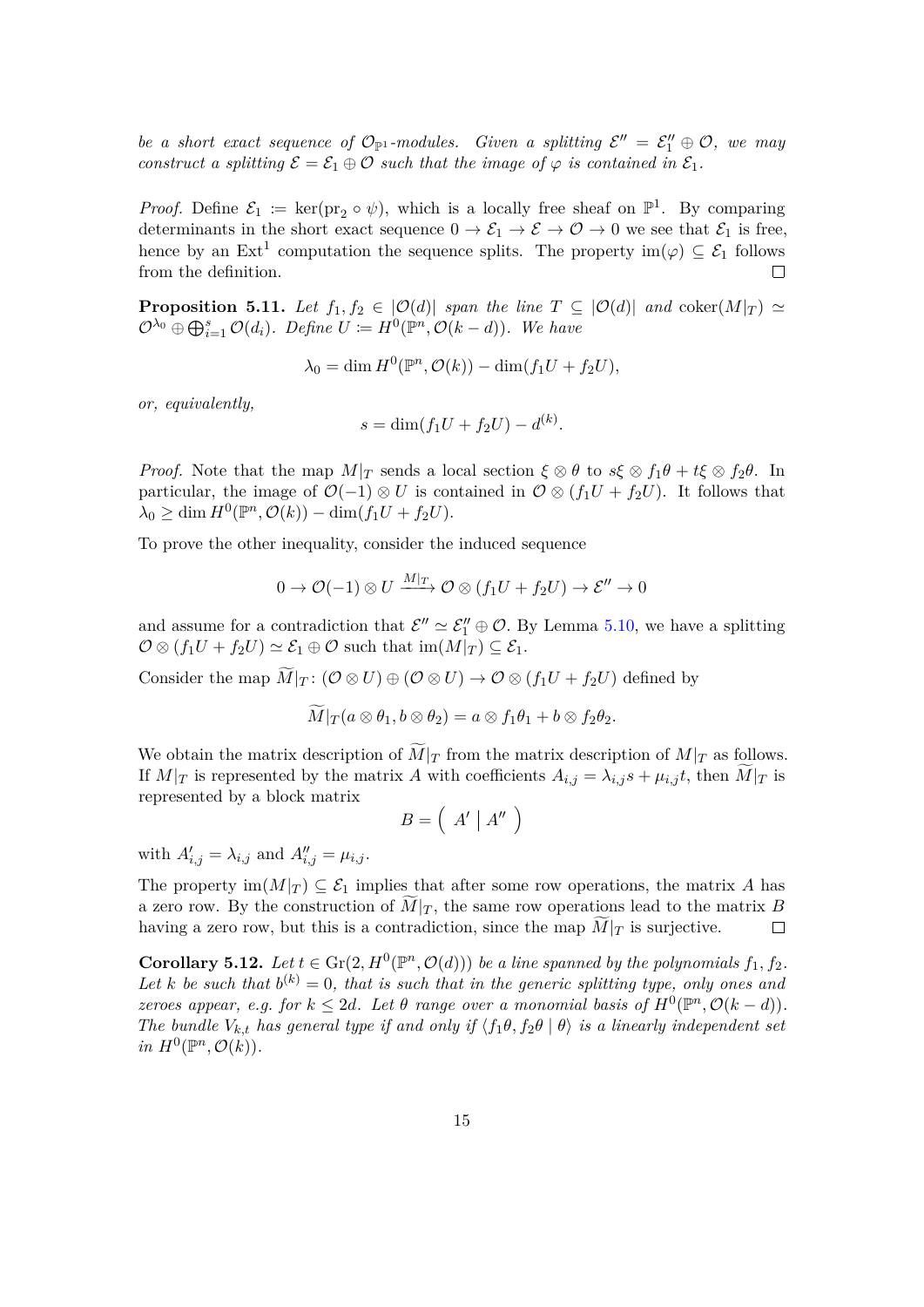*Proof.* Since  $b^{(k)} = 0$ , the type of  $V_{k,t}$  is the generic splitting type if and only if it has  $d^{(k)}$  many nonzero entries. By Proposition 5.11, this is the case if and only if dim  $\langle f_1 \theta, f_2 \theta | \theta \rangle = 2d^{(k)}$ .  $\Box$ 

**Corollary 5.13.** Let  $t \in \text{Gr}(2, H^0(\mathbb{P}^n, \mathcal{O}(d)))$  be a line spanned by the polynomials  $f_1, f_2$ , and let *k* be such that  $b^{(k)} = 0$ . The bundle  $V_{k,t}$  has [non](#page-14-0)-generic splitting type if and only *if* deg(gcd( $f_1, f_2$ )) ≥ 2*d* − *k.* In particular, if  $b^{(k)} = 0$  but  $k > 2d$  then the generic type *never occurs.*

<span id="page-15-1"></span>*Proof.* By Corollary 5.12, the bundle  $V_{k,t}$  has non-generic type if and only if there exist linearly independent  $g_1, g_2 \in H^0(\mathbb{P}^n, \mathcal{O}(k-d))$  such that  $g_1 f_1 + g_2 f_2 = 0$ . Let  $h :=$  $gcd(f_1, f_2)$  and  $d' \coloneqq deg h$ .

If  $d' \geq 2d - k$  then  $\deg(f_i/h) \leq k - d$  $\deg(f_i/h) \leq k - d$  $\deg(f_i/h) \leq k - d$  and we may take  $g_1, g_2$  to be multiples of  $f_1/h$  and *f*2*/h*, respectively.

On the other hand, given such  $g_1$  and  $g_2$ , we have  $f_1 | g_2 f_2$ , which implies  $f_1/h | g_2$ , hence  $d - d' \leq k - d$ .  $\Box$ 

**Proposition 5.14.** Let  $k = d + 1$ . No types of  $V_k$  other than  $(1, \ldots, 1, 0, \ldots, 0)$  and  $(2, 1, \ldots, 1, 0, \ldots, 0)$  *occur.* 

<span id="page-15-0"></span>*Proof.* Assume that the type of  $V_k$  at some line  $(f_1, f_2)$  is other than the two above. Then the type has at least two more zero entries than the general type. By Proposition 5.11, we have dim  $\langle f_1 \theta, f_2 \theta | \theta \rangle \leq 2d^{(k)} - 2$ , so we find  $g_1, g_2, g'_1, g'_2 \in H^0(\mathbb{P}^n, \mathcal{O}(1))$  and two linearly independent equations

$$
g_1 f_1 + g_2 f_2 = 0
$$
  

$$
g'_1 f_1 + g'_2 f_2 = 0,
$$

with both sets  $(g_1, g_2), (g'_1, g'_2)$  linearly independent. From the first equation it follows that  $f_1 = g_2 h$  and  $f_2 = -g_1 h$ , for some common factor *h*. Applying this to the second equation, we find  $g'_1g_2 = g'_2g_1$ , hence  $g'_1 = \alpha g_1$  and  $g'_2 = \alpha g_2$  for some scalar  $\alpha$ , a contradiction.  $\Box$ 

**Example 5.15.** Let  $n = 3, d = 4$ . Of the five type candidates

$$
(1, 1, 1, 1, 0, \ldots, 0), (2, 1, 1, 0, \ldots, 0), (2, 2, 0, \ldots, 0), (3, 1, 0, \ldots, 0), (4, 0, \ldots, 0)
$$

for  $V_5$ , only the first two occur as types of some  $V_{5,t}$ .

**Proposition 5.16.** Let  $k = 2d$ . The most generic (i.e. smallest) splitting type of  $V_{2d}$ *that is attained at some line is*  $(2, 1, \ldots, 1, 0, \ldots, 0)$ *.*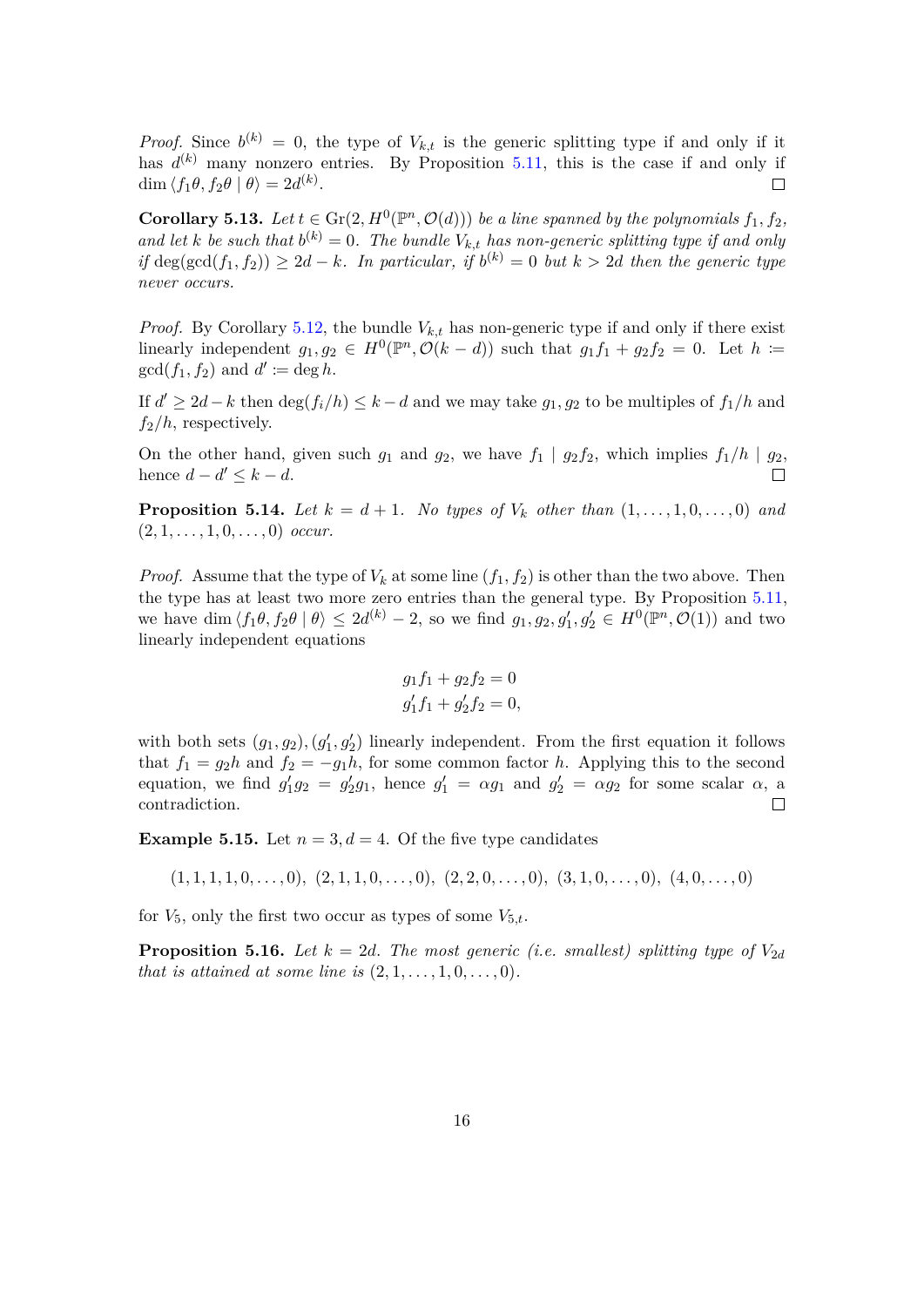*Proof.* By Proposition 5.14, the type  $(1, \ldots, 1, 0, \ldots, 0)$  does not occur. As all other types are larger than  $\sigma := (2, 1, \ldots, 1, 0, \ldots, 0)$ , it suffices to prove that there exists a line where *V*<sub>2*d*</sub> has type *σ*. Consider the line *T* spanned by  $f_1 := x_0^d$  and  $f_2 := x_1^d$ . Letting *θ* range over the monomial basis of  $H^0(\mathcal{O}(d))$ , whe have dim  $\langle f_1 \theta, f_2 \theta | \theta \rangle = \dim H^0(\mathcal{O}(d)) - 1$ since the only nontriv[ial li](#page-15-0)near equation in the above set of vectors is  $f_1f_2 - f_2f_1 = 0$ . By Proposition 5.11, the type of  $V_{2d}|_T$  has exactly one zero entry more than the nonoccurring type  $(1, \ldots, 1, 0, \ldots, 0)$ . But the only such type is  $\sigma$ .  $\Box$ 

## **6 Loci of [Typ](#page-14-0)es in the Grassmannian**

<span id="page-16-0"></span>In this section, we study the subsets of the grassmannian of lines in  $\mathcal{O}(d)$  corresponding to the different splitting types for  $V_k$ . For this section, let  $d \leq k < 2d$ , so that the generic splitting type is surely attained. We focus on the generic splitting type and the complement of its corresponding set in the Grassmannian, the set of jumping lines. As expected, the set corresponding to the generic splitting type is an open dense subset of the Grassmannian, and the other loci are locally closed. For  $k = d + 1$ , and  $n = 3$  we describe the cohomology class of the set of jumping lines in terms of Schubert cells.

#### **6.1 Loci of types and the set of jumping lines**

**Definition 6.1.** Let  $k \geq 1$  and  $(b_i)$  be a splitting type for  $V_k$ . We define the set  $Z_{(b_i)}$ of all points  $t \in \mathbb{G}r(1, |\mathcal{O}(d)|)$  such that  $V_{k,t}$  has splitting type  $(b_i)$ . For the set of points *t* where  $V_{k,t}$  has generic splitting type, we also write  $Z_{gen}$ , and define the *set of jumping*  $lines Z \coloneqq \mathbb{G}\mathrm{r}(1, |\mathcal{O}(d)|) \setminus Z_{gen}$ 

**Proposition 6.2.** *The set Zgen is Zariski open. Its complement Z is the union*

$$
Supp(R^{1}\varphi_{*}p^{*}V_{k}(-b^{(k)}-1))\cup Supp(R^{1}\varphi_{*}(p^{*}V_{k}(-b^{(k)})^{\vee})).
$$

*Proof.* We begin by characterizing the set  $Z_{gen}$  via cohomology. Let  $t \in \mathbb{G}r(1, |\mathcal{O}(d)|)$ , write  $V_{k,t} = \bigoplus_{i=1}^r \mathcal{O}(b_i)$  and  $b := b^{(k)}$ . We have  $t \in Z_{gen}$  if and only if  $b \leq b_i \leq b+1$  for all *i*, which holds if and only if  $H^1(P_t, V_{k,t}(-b-1)) = H^1(P_t, V_{k,t}(-b)^{\vee}) = 0.$ 

Next, we want to apply the Cohomology and Base Change Theorem [Vak17, 28.1.6] to the map  $\varphi: P \to \mathbb{G}r(1, |\mathcal{O}(d)|)$ , which is a  $\mathbb{P}^1$ -bundle, proper and flat. The last property ensures that locally free sheaves on *P* are flat over  $\mathbb{G}\mathrm{r}(1, |\mathcal{O}(d)|)$ .

For all  $t \in \mathbb{G}\mathrm{r}(1, |\mathcal{O}(d)|)$  we have  $h^2(P_t, p^*V_{k,t}(-b-1)) = 0$  $h^2(P_t, p^*V_{k,t}(-b-1)) = 0$  $h^2(P_t, p^*V_{k,t}(-b-1)) = 0$  and  $h^2(P_t, p^*V_{k,t}(-b)^{\vee}) = 0$ . Since the sheaves  $p^*V_{k,t}(-b-1)$  and  $p^*V_{k,t}(-b)$ <sup>*ν*</sup> are locally free and coherent, we have

$$
(R^1 \varphi_* p^* V_k(-b-1))_t = H^1(P_t, V_{k,t}(-b-1))
$$

and

$$
(R^1 \varphi_*(p^* V_k(-b)^{\vee}))_t = H^1(P_t, V_{k,t}(-b)^{\vee}).
$$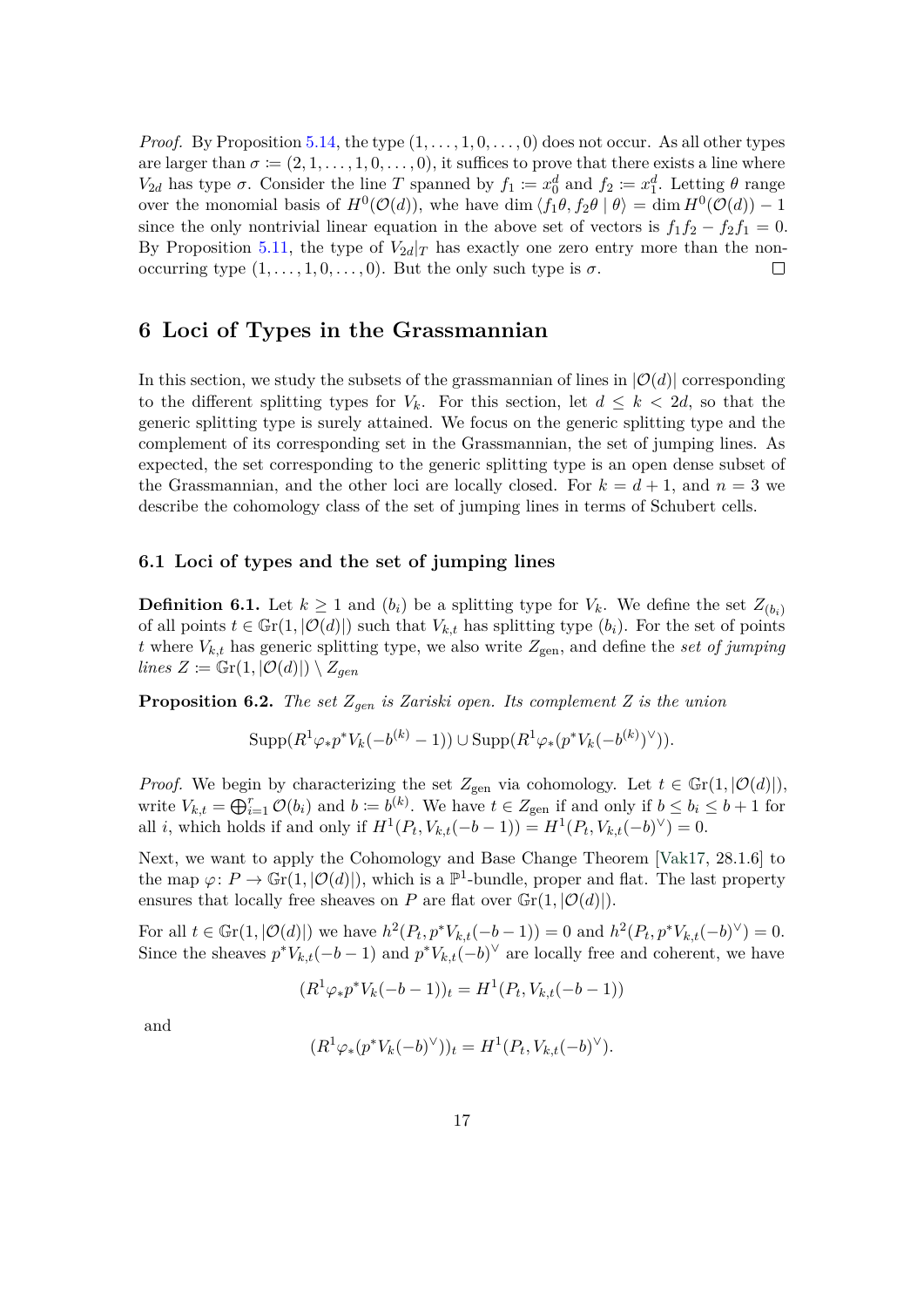By the previous characterization, we have

$$
Z = \operatorname{Supp}(R^1 \varphi_* p^* V_k(-b-1)) \cup \operatorname{Supp}(R^1 \varphi_* (p^* V_k(-b)^{\vee})),
$$

which is a Zariski closed set.

**Proposition 6.3.** The sets  $\text{Supp}(R^1 \varphi_* p^* V_k(-b^{(k)}-1))$  and  $\text{Supp}(R^1 \varphi_* (p^* V_k(-b^{(k)})^{\vee}))$ *are determinantal varieties in the sense of [ACG85, Ch. II, §4]*

*Proof.* To simplify notation, set  $r_1 := \dim H^0(\mathbb{P}^n, \mathcal{O}(k)), r_2 := \dim H^0(\mathbb{P}^n, \mathcal{O}(k-d))$  and  $b := b^{(k)}$ , and rewrite the exact sequence fr[om Prop](#page-27-7)osition 4.4 as

<span id="page-17-0"></span>
$$
0 \to \mathcal{O}(-1)^{r_2} \to \mathcal{O}^{r_1} \to V_k \to 0. \tag{6.1}
$$

Twisting the sequence  $(6.1)$  with  $\mathcal{O}(-b-1)$  and pulling bac[k to](#page-10-2) P gives an exact sequence

$$
0 \to p^* \mathcal{O}(-b-2)^{r_2} \to p^* \mathcal{O}(-b-1)^{r_1} \to p^* V_k(-b-1) \to 0.
$$

For all  $t \in \mathbb{G}\mathrm{r}(1, |\mathcal{O}(d)|)$  [we](#page-17-0) have  $h^2(P_t, \mathcal{O}(-b-2)^{r_2}) = 0$ , hence  $R^2 \varphi_* p^* \mathcal{O}(-b-2)^{r_2} = 0$ and applying  $\varphi_*$  to the above sequence gives an exact sequence

$$
R^1 \varphi_* p^* \mathcal{O}(-b-2)^{r_2} \xrightarrow{\alpha} R^1 \varphi_* p^* \mathcal{O}(-b-1)^{r_1} \to R^1 \varphi_* p^* V_k(-b-1) \to 0.
$$

Note that since the numbers  $h_2^1 := h^1(P_t, \mathcal{O}(-b-2)^{r_2})$  and  $h_1^1 := h^1(P_t, \mathcal{O}(-b-1)^{r_1})$ do not depend on the point *t*, Grauert's Theorem applies, and the first two terms of the above sequence are locally free and coherent of rank  $h_1^2$  and  $h_1^1$ , respectively. Since taking the fiber is right-exact, we see that for all *t* we have  $(R^1\varphi_*p^*V_k(-b-1))_t \neq 0$  if and only if  $\text{coker}(\alpha_t) \neq 0$ . Concluding, we have

$$
Supp(R^{1}\varphi_{*}(p^{*}V_{k}(-b-1))) = \{t : \text{rk}(\alpha_{t}) \leq h_{1}^{1} - 1\}.
$$

As a final remark, note that  $h_1^1 = br_1 = b {k+n \choose n}$  $\binom{+n}{n}$ .

The proof for the second assertion is similar. We start with the sequence  $(6.1)$ , twist with  $\mathcal{O}(-b)$ , take duals, pull back to *P*, and apply  $\varphi_*$ . Since for all  $t \in \mathbb{G}r(1, |\mathcal{O}(d)|)$  we have  $h^1(P_t, \mathcal{O}(b)^{r_1}) = 0$ , we obtain an exact sequence

$$
\varphi_* p^* \mathcal{O}(b)^{r_1} \xrightarrow{\beta} \varphi_* p^* \mathcal{O}(b+1)^{r_2} \to R^1 \varphi_* (p^* V_k(-b)^{\vee}) \to 0.
$$

Since the numbers  $h_1^0 := h^0(P_t, \mathcal{O}(b)^{r_1})$  and  $h_2^0 := h^0(P_t, \mathcal{O}(b+1)^{r_2})$  do not depend on the point *t*, again by Grauert's Theorem the first two terms of the sequence are locally free of rank  $h_1^0$  and  $h_2^0$ , respectively. As before, we obtain the characterization

$$
Supp(R^{1}\varphi_{*}(p^{*}V_{k}(-b)^{\vee})) = \{t : \text{rk}(\beta_{t}) \leq h_{2}^{0} - 1\}.
$$

Here, we have  $h_2^0 = (b+2)r_2 = (b+2)\binom{k+n-d}{n}$ .

 $\Box$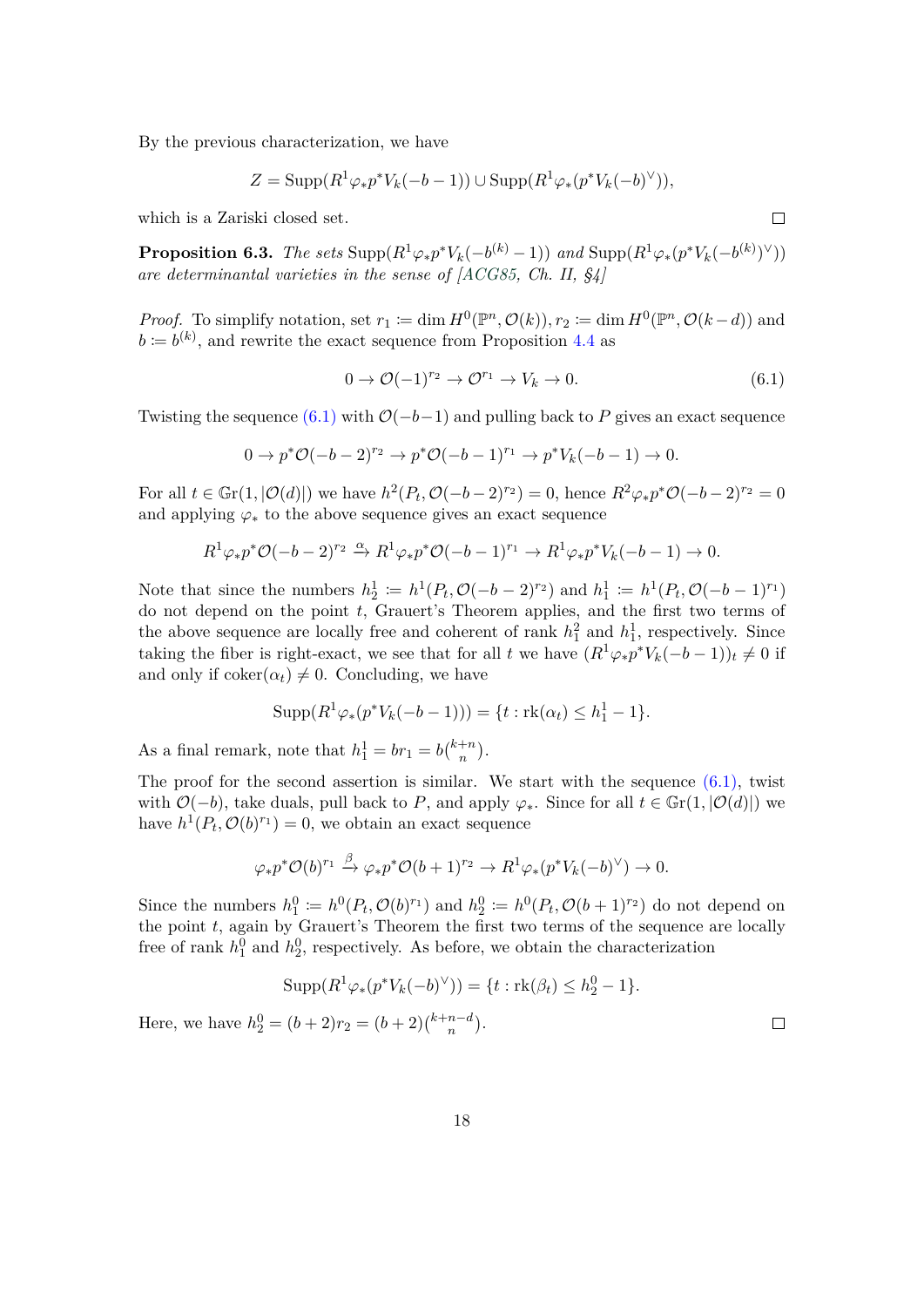**Proposition 6.4.** Let  $(b_i)$  be a type candidate for  $V_k$ . The set  $Z_{(b_i)} := \bigcup_{(b'_i) \geq (b_i)} Z_{(b'_i)}$  is *Zariski-closed.* In particular, the set  $Z_{(b_i)}$  is locally closed.

*Proof.* Let  $t \in \mathbb{G}r(1, |\mathcal{O}(d)|)$  and  $V_{k,t} = \bigoplus_{i=1}^{r^{(k)}} \mathcal{O}(b'_i)$ . We have

$$
\bigwedge^s V_{k,t} = \bigoplus_I \mathcal{O}(b'_I),
$$

where *I* runs over the subsets of  $\{1, \ldots, r^{(k)}\}$  of size *s* and  $b'_I := \sum_{i \in I} b'_i$ . For every type candidate  $(b'_i)$ , the sum  $\sum_{i=1}^s b'_i$  is the largest sum of *s* entries of  $(b'_i)$ . Since  $b'_i \geq 0$ , the condition  $\sum_{i=1}^s b'_i \ge \sum_{i=1}^s b_i$  is equivalent to the condition  $h^0((\bigwedge^s V_{t,k})(-\sum^s b_i)) > 0$ . Thus, we have

$$
\widehat{Z}_{(b_i)} = \bigcap_{s=1}^{r^{(k)}} \{t : h^0((\bigwedge^s V_{t,k})(-\sum^s b_i)) > 0\}.
$$

With Serre duality and the Cohomology and Base Change theorem we write the sets of the intersection as

$$
\operatorname{Supp}(R^1\varphi_*(p^*(\textstyle{\bigwedge}^s V_k^\vee)(\textstyle{\sum}^s b_i-2))),
$$

 $\Box$ 

which is Zariski-closed.

**Corollary 6.5.** Let  $(b_i)$  and  $(b'_i)$  be type candidates. If  $Z_{(b_i)} \subseteq \overline{Z_{(b'_i)}}$  then  $(b_i) \geq (b'_i)$ .

## **6.2 The components of the set of jumping lines**

**Definition 6.6.** Let  $d \leq k < 2d$  and  $i = 0, \ldots, k - d - 1$ . We define the subvariety  $Q_i \subset |O(d)|$  as the image of the map

$$
f_i: |\mathcal{O}(k-d-i)| \times |\mathcal{O}(2d-k+i)| \to |\mathcal{O}(d)|
$$

defined by  $f_i(g, h) = gh$ , and the map

$$
\varphi_i \colon \mathbb{G}\mathrm{r}(1, |\mathcal{O}(k-d-i)|) \times |\mathcal{O}(2d-k+i)| \to \mathbb{G}\mathrm{r}(1, |\mathcal{O}(d)|)
$$

given by  $\varphi_i((sg_1 + tg_2)_{(s:t)}, h) = (sg_1h + tg_2h)_{(s:t)}$ .

<span id="page-18-0"></span>**Proposition 6.7.** *Let*  $d \leq k < 2d$ *. The set of jumping lines Z is the union* 

$$
Z = \bigcup_{i=0}^{k-d-1} \operatorname{im} \varphi_i.
$$

The subvarieties im  $\varphi_i$  have dimension  $2(\binom{k-d+n-i}{n}-2) + \binom{2d-k+n+i}{n}$ . In particular for  $k = 1$  *the subvariety Z has codimension*  $2n + \binom{d+n-1}{n} + 3$ *.*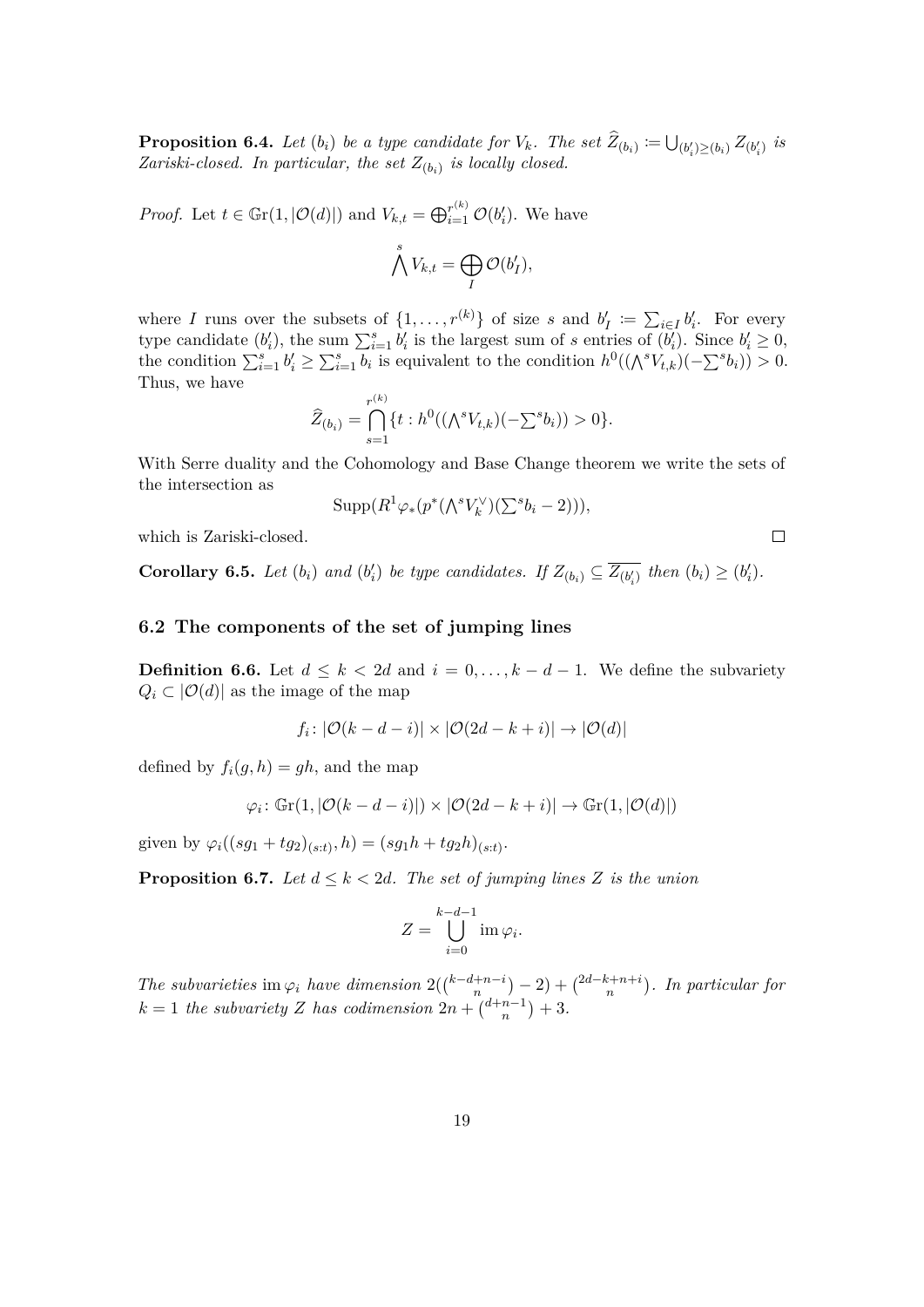*Proof.* The first statement follows from Corollary 5.13. For the statement about the dimension, note that the maps  $f_i$  are finite: the number of preimages of a point  $q \in |O(d)|$ is the number of ways to decompose *q* into a product *gh*, with deg(*g*) =  $k - d - i$  and  $deg(h) = 2d - k + 1$ , up to scalars. It is in any case finite. By a similar argument we see that the maps  $\varphi_i$  are also finite, from which t[he st](#page-15-1)atement about the dimensions  $\Box$ follows.

#### **6.3 The expected codimension of** *Z*

Let  $k = d + 1$ . The general type of  $V_k$  is  $(1_{d^{(k)}}, 0_{r^{(k)}-d^{(k)}})$ , and the nongeneric locus  $Z \subseteq \mathbb{G}r(1, |\mathcal{O}(d)|)$  is the determinantal variety  $\text{Supp}(R^1\varphi_*p^*V_k^{\vee})$ , the locus of singularity of the map (*k*)

$$
\varphi_* p^* \mathcal{O}^{\oplus d^{(k)} + r^{(k)}} \to \varphi_* p^* \mathcal{O}(1)^{\oplus d^{(k)}}
$$

The ranks of the above bundles are  $d^{(k)} + r^{(k)}$  and  $2d^{(k)}$  respectively, so the expected codimension of  $Z_{gen}$  as a determinantal variety is  $r^{(k)} - d^{(k)} + 1$  in this case. However, this is not the actual codimension, for example for  $n = 3$  and  $d = 4$  we have

$$
codim Z = 66 - (19 + 4) = 43 \neq 49 = r^{(4)} - d^{(4)} + 1.
$$

Hence we cannot use the theorems about determinantal varieties of the expected codimension.

A similar problem arises when trying to consider the map  $\mathbb{G}\text{r}(1, |\mathcal{O}(d)|) \to \text{Vect}_{\mathbb{P}^1}$  given by restricting  $V_{d+1}$  to lines. The codimension of the analogously defined locus  $\{\underline{b} \in$  $Vect_{\mathbb{P}1}: \underline{b} \geq (2,1,\ldots,1,0,\ldots,0)$  can be computed via the formula in [Lau90, §5]. For  $n = 3$  and  $d = 4$  this still gives a codimension of 49, so it seems for example that we do not have an immediate description of the cohomology class of *Z* as the pullback of some class in Vect<sub> $p1$ </sub>.

## **6.4 The cohomology class of the set of jumping lines**

To perform calculations in the Chow ring A of  $\mathbb{G}r(1, |\mathcal{O}(d)|)$ , we follow the conventions found in [EH16]. We assume  $char(k) = 0$  for simplicity. Let  $N \coloneqq \dim H^0(\mathcal{O}(d)) = \binom{n+d}{n}$ . For  $N-2 \ge a \ge b$ , we have the Schubert cycle

$$
\Sigma_{a,b} \coloneqq \{ T \in \mathbb{G}r(1, |\mathcal{O}(d)|) : T \cap H \neq \emptyset, T \subseteq H' \},\
$$

where  $(H \subset H')$  is a general flag of linear subspaces of dimension  $N-a-2$  resp.  $N-b-1$ in the projective space  $|O(d)|$ . The ring *A* is generated by the Schubert classes  $\sigma_{a,b}$  of the cycles  $\Sigma_{a,b}$ . The class  $\Sigma_{a,b}$  has codimension  $a+b$ , and we use the convention  $\sigma_a := \sigma_{a,0}$ .

We calculate the cohomology class of the set of jumping lines *Z* of the Verlinde bundle *V*<sub>*d*+1,*t*</sub> of the family of hypersurfaces of degree  $d + 1$  in  $\mathbb{P}^n$ , with  $n \leq 3$ .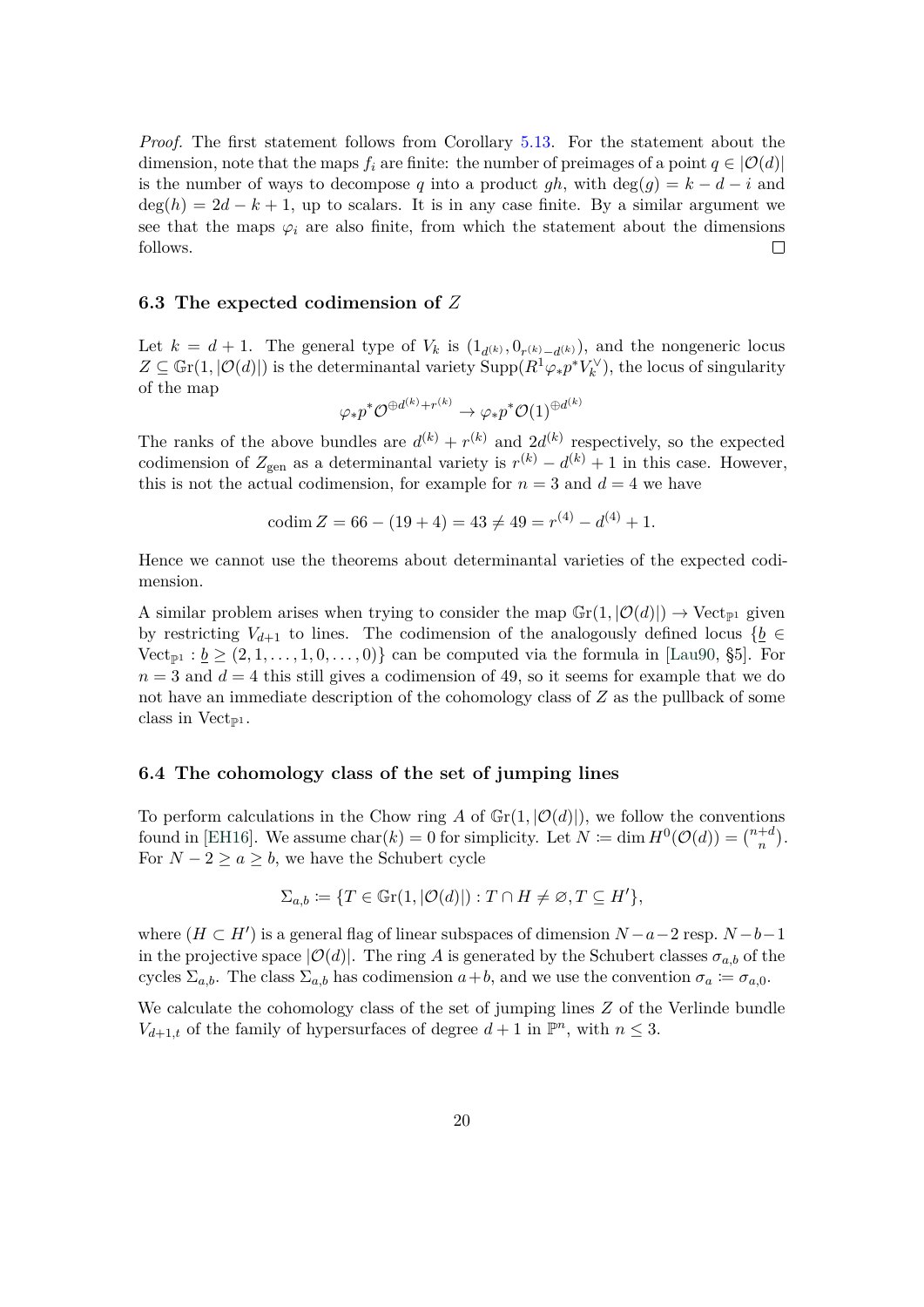**Proposition 6.8.** *Let*  $n \leq 3$  *and let Z be set of jumping lines of*  $V_{d+1,t}$ *, and let* [*Z*] *be the class of Z in the Chow ring A. Let b range over the integers with the property*  $0 \leq b < \frac{\dim Z}{2}$  and define  $a = \dim Z - b, a' = a + \left\lfloor \frac{\operatorname{codim} Z}{2} \right\rfloor$  $\left[\frac{\text{Im }Z}{2}\right], b' = b + \left[\frac{\text{codim }Z}{2}\right]$  $\frac{\text{im }Z}{2}$ .

(i) If dim *Z* is odd or  $n = 2$ , we have

<span id="page-20-0"></span>
$$
[Z] = \sum_{a,b} \left( \binom{a+1}{n} \binom{b+1}{n} - \binom{a+2}{n} \binom{b}{n} \right) \sigma_{a',b'}.
$$
 (6.2)

(ii) If dim *Z* is even and  $n = 3$ , we have

$$
[Z] = \sum_{a,b} \left( \binom{a+1}{n} \binom{b+1}{n} - \binom{a+2}{n} \binom{b}{n} \right) \sigma_{a',b'} + \binom{\frac{\dim Z}{2} + 2}{n} \binom{\frac{\dim Z}{2}}{n} \sigma_{\frac{\dim Z}{2},\frac{\dim Z}{2}}.
$$

*Proof.* Let  $Q \subset |O(d)|$  be the image of the multiplication map

$$
f: |\mathcal{O}(1)| \times |\mathcal{O}(d-1)| \rightarrow |\mathcal{O}(d)|
$$

as in Definition 6.6. The map *f* is birational on its image, since a general point of *Q* has the form *gh* with *h* irreducible. By Proposition 6.7, the variety *Z* is the image of the finite multiplication map

$$
\varphi\colon \mathbb{G}\mathrm{r}(1,|\mathcal{O}(1)|)\times |\mathcal{O}(d-1)|\to \mathbb{G}\mathrm{r}(1,|\mathcal{O}(d)|).
$$

The Chow group  $A^{\text{codim }Z}$  is generated by the classes  $\sigma_{a',b'}$  with  $N-2 \ge a' \ge b' \ge$  $\frac{\operatorname{codim} Z}{2}$  $\frac{\text{Im }Z}{2}$  and  $a' + b' = \text{codim }Z$ , while the complementary group  $A^{\dim Z}$  is generated by the classes  $\sigma_{\dim Z-b,b}$  with  $b \in 0, \ldots, \lfloor \frac{\dim Z}{2} \rfloor$  $\frac{\mathfrak{m}\,Z}{2}$ . Write

$$
[Z]=\sum_{a',b'}\alpha_{a',b'}\sigma_{a',b'}.
$$

We have  $\sigma_{a',b'}\sigma_{a,b} = 1$  if  $b' - b = \lfloor \frac{\operatorname{codim} Z}{2} \rfloor$  $\frac{\text{Im }Z}{2}$  and 0 else. Hence, multiplying the above equation with the complementary classes  $\sigma_{a,b}$  and taking degrees gives  $\alpha_{a',b'} = \deg([Z] \cdot$ *σa,b*)*.*

Using Giambelli's formula  $\sigma_{a,b} = \sigma_a \sigma_b - \sigma_{a+1} \sigma_{b-1}$  [EH16, Prop. 4.16], we reduce to computing  $\deg([Z] \cdot \sigma_a \sigma_b)$  for  $0 \le b \le \lfloor \frac{\dim Z}{2} \rfloor$ . By Kleiman transversality, we have

$$
\deg([Z] \cdot \sigma_a \sigma_b) = |\{ T \in Z : T \cap H \neq \varnothing, T \cap H' \neq \varnothing \}|,
$$

where *H* and *H<sup>'</sup>* are general linear subspaces of  $|\mathcal{O}(d)|$  of dimension  $N - a - 2$  and  $N - b - 2$ , respectively.

To a point  $p = g_p h_p \in Q$  with  $g_p \in |O(1)|$  and  $h_p \in |O(d-1)|$ , associate a closed reduced subscheme  $\Lambda_p \subset Q$  containing *p* as follows. If  $h_p$  is irreducible, let  $\Lambda_p$  be the image of the linear embedding  $|\mathcal{O}(1)| \times \{h_p\} \to |\mathcal{O}(d)|$  given by  $g \mapsto gh_p$ .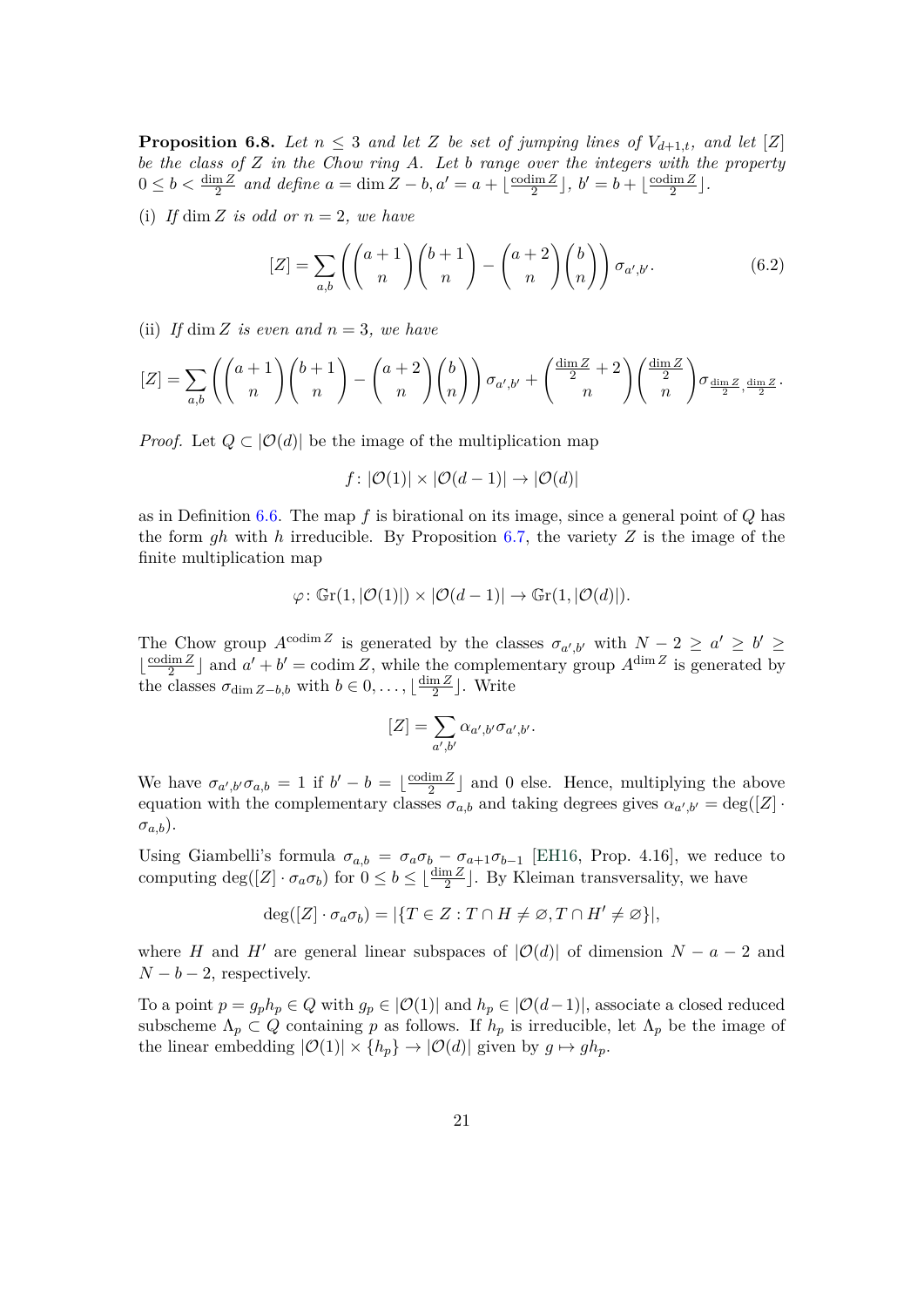If  $h_p$  is reducible, define the subscheme  $\Lambda_p$  as the union  $\bigcup_h \text{im}(|\mathcal{O}(1)| \times \{h\} \to |\mathcal{O}(d)|),$ where *h* ranges over the (up to multiplication by units) finitely many divisors of *p* of degree  $d-1$ .

Note that for all points *p*, the spaces im( $|\mathcal{O}(1)| \times \{h\} \to |\mathcal{O}(d)|$ ) meet exactly at *p*.

By the definition of *Z*, all lines  $T \in Z$  lie in *Q*. Furthermore, if *T* meets the point *p*, then  $T \subseteq \Lambda_p$ . For  $H \subseteq |\mathcal{O}(d)|$  a linear subspace of dimension  $N - a - 2$ , define  $Q' \coloneqq H \cap Q$ . For general *H*, the subscheme  $Q'$  is a smooth subvariety of dimension  $b - n + 1$  such that for a general point  $p = gh$  of  $Q'$  with  $h \in |O(d)|$ , the polynomial h is irreducible.

Next, we consider the case  $n = 2$  or dim *Z* odd. We show that for general *H*, for each point  $p \in Q'$  we have  $\Lambda_p \cap H = \{p\}$ . Let  $H$  denote the parameter space for *H*, i.e. the Grassmannian Gr(dim  $H + 1, N$ ). Define the closed subset  $X \subseteq Q \times H$  by  $X := \{(p, H) : \dim(H \cap \Lambda_p) \geq 1\}$ . The fibers of the induced map  $X \to H$  have dimension at least one. Hence, to prove that the desired condition on  $H$  is an open condition, it suffices to prove  $\dim(X) \leq \dim(\mathcal{H})$ . The fiber of the map  $X \to Q$  over a point p consists of the union of finitely many closed subsets of the form  $X'_p = \{H \in \mathcal{H} : \dim(H \cap \Lambda'_p) \geq 1\},\$ where  $\Lambda'_p \simeq \mathbb{P}^n \subseteq |O(d)|$  is one of the components of  $\Lambda_p$ . The space  $X'_p$  is a Schubert cycle

$$
\sum_{\dim Q - b, \dim Q - b} \{ H \in \text{Gr}(\dim H + 1, N) : \dim(H \cap H_{n+1}) \ge 2 \},\
$$

with  $H_{n+1}$  an  $(n+1)$ -dimensional subspace of  $H^0(\mathcal{O}(d))$ . The codimension of the cycle is  $2(\dim Q - b)$ , hence also codim $(X_p) = 2(\dim Q - b)$ . Finally, we have  $\dim(\mathcal{H}) - \dim(X) =$ codim(*X<sub>p</sub>*)*−*dim(*Q*) = dim *Q−*2*b*. If dim *Z* is odd, then dim  $Q$ −2*b*  $\geq$  dim  $Q$ −dim  $Z+1$  =  $3 - n \geq 0$ . If  $n = 2$ , we instead estimate dim  $Q - 2b \geq \dim Q - \dim Z = 2 - n \geq 0$ .

Next, let  $\Lambda := \bigcup_{p \in Q'} \Lambda_p = f(|\mathcal{O}(1)| \times \text{pr}_2 f^{-1}(Q'))$  and  $\Lambda'' := |\mathcal{O}(1)| \times \text{pr}_2 f^{-1}(Q')$ . By the choice of *H*, the map  $f^{-1}(Q') \to Q'$  is birational and the map  $f^{-1}(Q') \to \text{pr}_2 f^{-1}(Q')$ is even bijective. It follows that  $\Lambda''$  and hence  $\Lambda$  have dimension  $b+1$ . The intersection of  $\Lambda$  with a general linear subspace  $H'$  of dimension  $N - b - 2$  is a finite set of points. For each point  $p \in Q'$ , the linear subspace *H'* intersects each component  $\Lambda'_p$  of  $\Lambda_p$  in at most one point. For each point  $p' \in H' \cap \Lambda$  there exists a unique p such that  $p' \in \Lambda_p$ . Furthermore, the only line  $T \in \mathbb{Z}$  meeting both p and  $H'$  is the one through p and  $p'$ . If the intersection  $H' \cap \Lambda_p$  is empty, then there will be no line meeting p and H<sup>'</sup>. Hence,  $deg([Z] \cdot \sigma_a \sigma_b)$  is the number of intersection points of  $\Lambda$  with a general  $H'$ .

Finally, the pre-image  $f^{-1}(Q') = f^{-1}(H)$  is smooth for a general *H* by Bertini's Theorem. If  $\zeta$  is the class of a hyperplane section of  $|\mathcal{O}(d)|$  we have  $f^*(\zeta) = \alpha + \beta$ , where  $\alpha$  and *β* are classes of hyperplane sections of  $|O(1)|$  and  $|O(d)|$ , respectively. Since pr<sub>2</sub> and *f*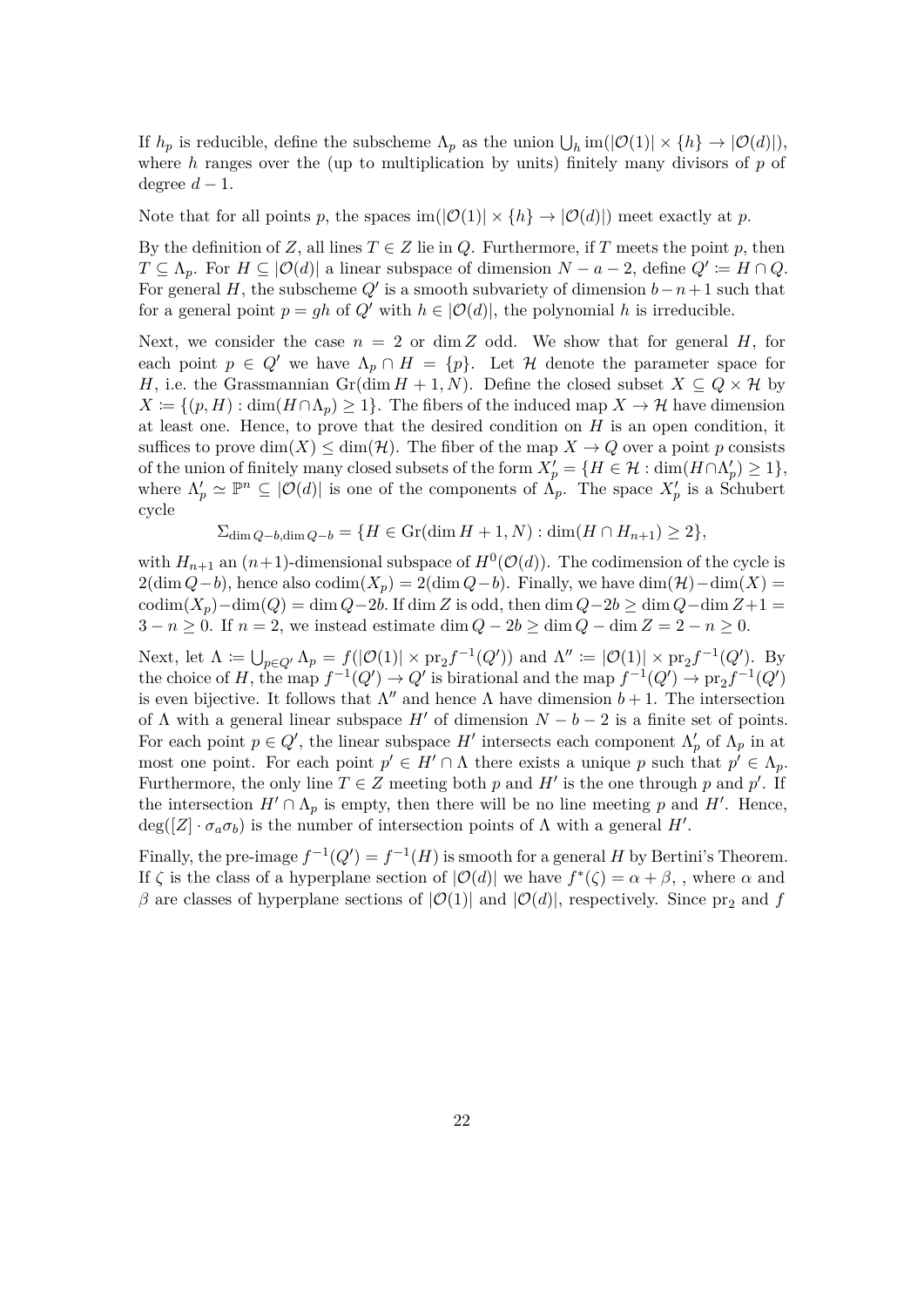have degree one, we compute:

$$
[\Lambda''] = [\text{pr}_2^{-1} \text{pr}_2 f^{-1}(H)]
$$
  
\n
$$
= \text{pr}_2^* [\text{pr}_2 f^{-1}(H)]
$$
  
\n
$$
= \text{pr}_2^* \text{pr}_{2,*} [f^{-1}(H)]
$$
  
\n
$$
= \text{pr}_2^* \text{pr}_{2,*} f^*[H]
$$
  
\n
$$
= \text{pr}_2^* \text{pr}_{2,*} (\alpha + \beta)^{\text{codim } H}
$$
  
\n
$$
= {\text{codim } H \choose n} \text{pr}_2^* \beta^{\text{codim } H - n}
$$
  
\n
$$
= {\text{codim } H \choose n} \beta^{\text{codim } H - n}
$$

Hence, by the push-pull formula:

$$
\deg([\Lambda] \cdot H') = \deg([\Lambda''] \cdot (\alpha + \beta)^{\operatorname{codim} H'})
$$

$$
= {\operatorname{codim} H \choose n} {\operatorname{codim} H' \choose n}
$$

$$
= {\binom{a+1}{n}} {\binom{b+1}{n}}.
$$

We then use Giambelli's formula to obtain Equation  $(6.2)$ .

In case  $n = 3$  and dim *Z* even, we need to show that for  $b = \dim Z/2$  we have  $\deg([Z])$ .  $\sigma_{b,b}$  = 0. In this case, the hyperplanes *H* and *H<sup>'</sup>* have the same dimension *N − b* − 2.

For  $p \in Q$ , the set  $\Lambda_p$  is defined as before. We now cla[im th](#page-20-0)at for general *H* of dimension  $N - b - 2$ , we have dim( $\Lambda_p \cap H$ ) = 1. Consider as before the closed subscheme  $X =$  $\{(p, H) : \dim(\Lambda_p \cap H) \geq 1\} \subset Q \times \mathcal{H}$ . The generic fiber of the projection map  $\varphi \colon X \to \mathcal{H}$ is one-dimensional, hence we have dim  $\varphi(X) = \dim(X) - 1 = \dim \mathcal{H}$ . The last equation holds with  $n = 3$  and  $2b = \dim Z$ . Hence for all  $H \in \mathcal{H}$  we have  $\dim(\Lambda_p \cap H) \geq 1$ .

On the other hand, the equality dim( $\Lambda_p \cap H$ ) = 1 is attained by some, and hence by a general, *H*. Indeed, consider the closed subscheme  $\tilde{X} := \{(p, H) : \dim(\Lambda_p \cap H) \geq 2\} \subset$  $Q \times H$ *.* By a similar argument as before, one needs to show that dim(*H*)*−*dim(*X*)+1 ≥ 0. The fiber *X<sup>p</sup>* is a Schubert cycle of codimension 3(dim *Q−b*+ 1). Lastly, a computation shows  $\dim(\mathcal{H}) - \dim(\tilde{X}) + 1 = \text{codim}(\tilde{X}_p) - \dim(Q) + 1 = \frac{1}{2}(2\dim Q + 18 - 5n) \geq 0.$ 

Now, define  $\Lambda''$  as above. We have dim  $\Lambda'' = \dim |\mathcal{O}(1)| + \dim \text{pr}_2 f^{-1}(Q') = b$ . Since f is generically of degree one, we still have dim  $\Lambda'' = \Lambda$ , hence dim  $\Lambda + \dim H' = N - 2 <$  $\dim|\mathcal{O}(d)|$ . It follows that a generic *H'* does not meet any of the lines  $T \subset Z$ , hence  $\sigma_b \sigma_b \cdot [Z] = 0.$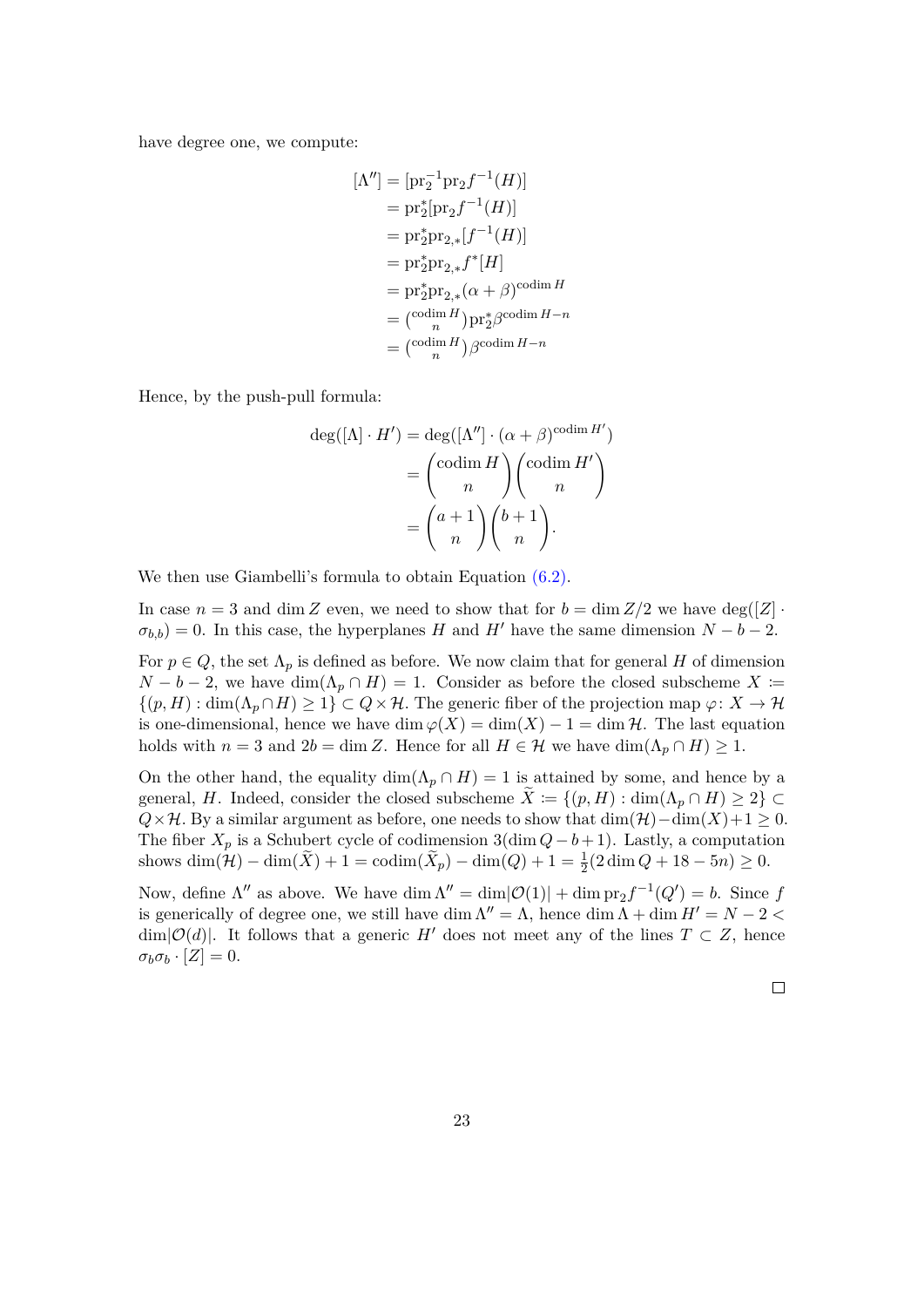## **7 Global Properties of the Verlinde Bundles**

In this final section, we study global properties of  $V_k$ . We would like for example to know if  $V_k$  is stable. A vector bundle *V* on projective space is *stable* if  $\mu(V') < \mu(V)$  for every subbundle  $V' \subsetneq V$ . Here,  $\mu(V) := \frac{\deg(V)}{\text{rk } V}$  $\frac{\text{eg}(V)}{\text{rk }V}$  is the *slope* of *V*. Even though the question of stability remains open, we point to some evidence that  $V_k$  is stable. We conclude by showing that for  $d = 4$ , the bundle  $V_5$  is *irreducible*, i.e. not decomposable as a nontrivial direct sum of vector bundles.

#### **7.1 Subbundles with prescribed splitting type**

**Proposition 7.1.** *There exists no subbundle*  $\mathcal{O}(1) \subset V_k$ *.* 

*Proof.* By twisting the sequence  $(4.1)$  with  $\mathcal{O}(-1)$  and taking cohomology we obtain  $H^0(V_k(-1)) = 0$ , hence there are no subbundles  $\mathcal{O} \subset V_k(-1)$ .  $\Box$ 

**Corollary 7.2.** *There exists no [subbu](#page-11-1)ndle*  $W \subset V_k$  *such that the splitting type of*  $W|_T$  $i$ *s*  $\mathcal{O}(1)$ <sup> $\oplus$  rk *W for all W.*</sup>

*Proof.* By [OSS80, Thm. 3.2.1], a vector bundle of trivial splitting type for all lines through a point is trivial, hence  $W|_T$  would be trivial, in contradiction to Proposition 7.1.  $\Box$ 

#### **7.2 Projective flatness**

To consider questions about projective flatness, let  $k = \mathbb{C}$ . A vector bundle *V* of rank *r* on a complex manifold X is *projectively flat* if its projectivization  $\mathbb{P}(V)$  is isomorphic as a principal PGL( $r$ , C)-bundle to the bundle  $P_\rho$  associated to a representation  $\rho$ :  $\pi_1(X) \to$  $PGL(r, \mathbb{C})$ . The bundle  $P_{\rho}$  is defined as  $P_{\rho} := X \times_{\pi_1(X)} PGL(r, \mathbb{C})$ , where X denotes the universal covering space of *X*.

**Proposition 7.3.** Let V be a vector bundle on  $\mathcal{O}(d)$ . If the restriction  $V|_{\text{sm}}$  of V to *the smooth locus*  $|O(d)|_{sm}$  *is projectively flat, then it is trivial.* 

*Proof.* Let  $r := \text{rk } V$ , let *T* be a general line in  $|\mathcal{O}(d)|$ , and let  $T_{\text{sm}} := T \cap |\mathcal{O}(d)|_{\text{sm}}$ . Assuming *V*sm is projectively flat, its projectivisation is given by a representation

$$
\rho \colon \pi_1(|\mathcal{O}(d)|_{\rm sm}) \to {\rm PGL}(r,\mathbb{C}).
$$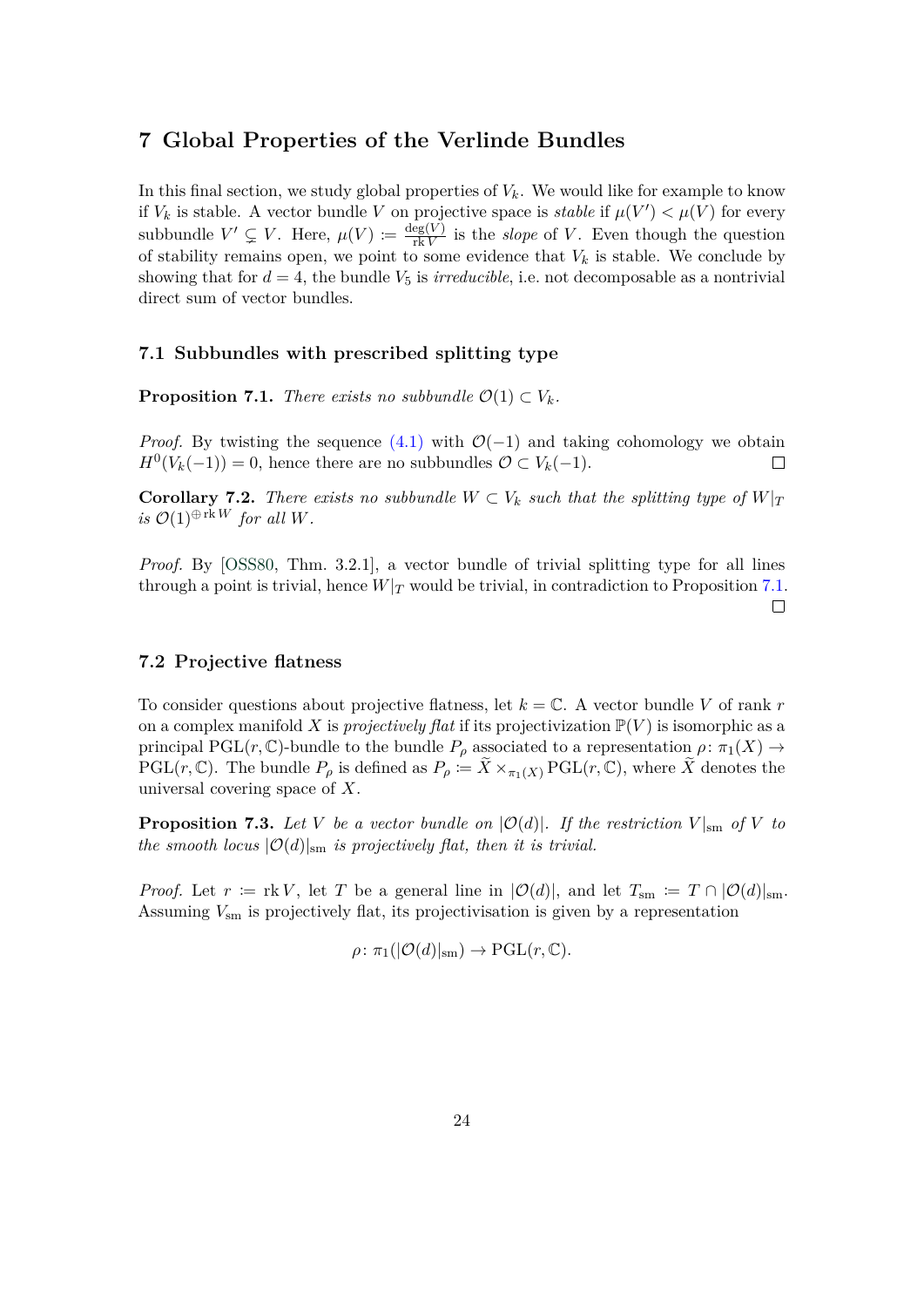Then  $V_{\text{sm}}|_{T_{\text{sm}}}$  is also projectively flat, its projectivisation given by a representation  $\rho'$ :  $\pi_1(T|_{\rm sm}) \to {\rm PGL}(r, \mathbb{C})$  fitting into a commutative diagram

$$
\pi_1(|\mathcal{O}(d)|_{\rm sm}) \xrightarrow{\rho} \text{PGL}(r, \mathbb{C})
$$

$$
\alpha \uparrow \qquad \qquad \parallel
$$

$$
\pi_1(T_{\rm sm}) \xrightarrow{\rho'} \text{PGL}(r, \mathbb{C}),
$$

where the map  $\alpha$  is induced by the inclusion. From the non-singular, quasi-projective version of the Lefschetz hyperplane theorem proven in [HT85], it follows that the map *α* is surjective. Since  $V_{\text{sm}}|_{T_{\text{sm}}}$  is the pullback of a vector bundle over  $\mathbb{C}$ , it is trivial, so  $\rho'$  is trivial. Hence  $\rho$  is trivial.  $\Box$ 

**Corollary 7.4.** *The restriction*  $V_{k,sm}$  *of*  $V_k$  *to the locus [of sm](#page-27-9)ooth hypersurfaces is not* projectively flat. Furthermore, the restriction of  $V_k$  to the locus of semistable hypersur*faces is not projectively flat.*

*Proof.* The second statements follows from the first, since otherwise  $V_{k,sm}$  would be projectively flat.  $\Box$ 

## **7.3 Stability**

**Conjecture 7.5.** *The Verlinde bundles*  $V_k$  *are stable for all*  $n, k, d$ *.* 

We will now try to see ways in which this conjecture is not trivially false. For example, the next statement is necessary for stable bundles.

**Proposition 7.6.** Let H be the class of a hyperplane in CH<sup>1</sup>( $|\mathcal{O}(d)|$ ), let  $N = \dim |\mathcal{O}(d)|$ . *We have*

$$
\int \operatorname{ch}_2(\operatorname{End}(V_k))H^{N-2}<0.
$$

*Proof.* With the sequence (4.1), one computes  $\text{ch}_1(V_k) = d^{(k)}H$  and  $\text{ch}_2(V_k) = -\frac{1}{2}$  $\frac{1}{2}d^{(k)}H^2$ . With these equalities and  $ch_i(V_k) = (-1)^i ch_i(V_k^{\vee})$ , we get

$$
\begin{aligned} \operatorname{ch}_2(\operatorname{End}(V_k)) &= \operatorname{ch}_0(V_k)\operatorname{ch}_2(V_k^\vee) + \operatorname{ch}_1(V_k)\operatorname{ch}_1(V_k^\vee) + \operatorname{ch}_0(V_k^\vee)\operatorname{ch}_2(V_k) \\ &= -(r^{(k)}d^{(k)} + (d^{(k)})^2)H^2, \end{aligned}
$$

hence  $\text{ch}_2(\text{End}(V_k))H^{N-2}$  has negative degree.

For  $k' < k$ , there are inclusions  $\mathcal{O} \boxtimes \mathcal{O}(k') \hookrightarrow \mathcal{O} \boxtimes \mathcal{O}(k)$  on  $|\mathcal{O}(d)| \times \mathbb{P}^n$  inducing inclusions  $V_{k'} \subset V_k$ . The next proposition show that these are not destabilizing.

**Proposition 7.7.** Let  $k' < k$ . We have  $\mu(V_{k'}) < \mu(V_k)$ .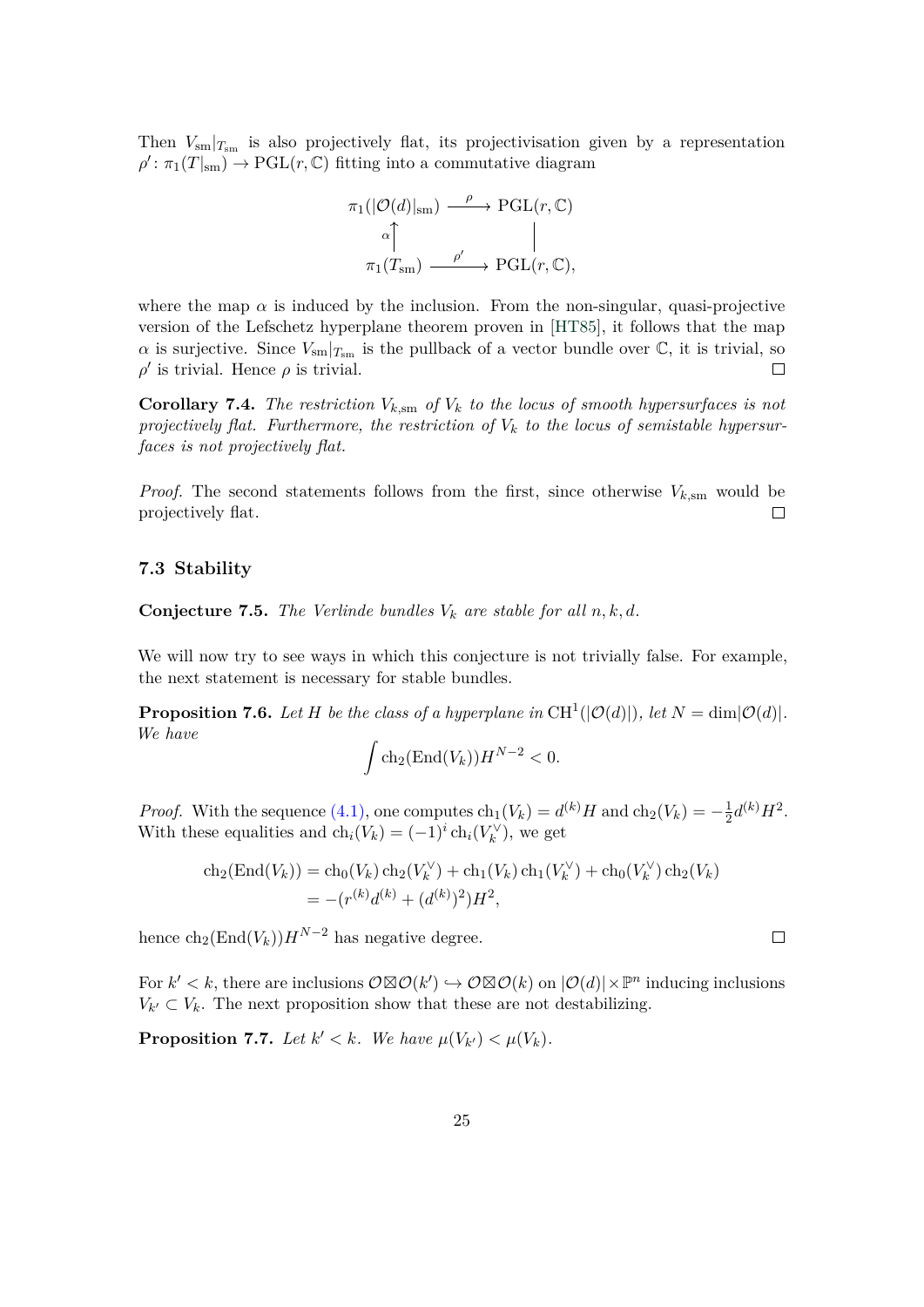*Proof.* It suffices to prove the statement for  $k' = k - 1$ . We compute

$$
(\mu(V_{k'})^{-1} + 1)(\mu(V_k)^{-1} + 1)^{-1} = \frac{\binom{n+k'}{n}\binom{n+k-d}{n}}{\binom{n+k'-d}{n}\binom{n+k}{n}}
$$
  
= 
$$
\frac{k(n+k-d)}{(k+n)(k-d)}
$$
  
= 
$$
\left(1 + \frac{n}{k}\right)^{-1} \left(1 + \frac{n}{k-d}\right)
$$
  
> 1,

which shows that  $\mu(V_{k-1}) < \mu(V_k)$ .

Stable bundles *V* are simple, i.e. they have  $H^0(\text{End } V) = \mathbb{C}$ . In the case rk  $V > 1$ , this would not be the case if  $H^0(V), H^0(V^{\vee}) \neq 0$ . The following proposition rules this out for  $V_k$ .

**Proposition 7.8.** *We have*  $H^0(V_k^{\vee}) = 0$ *.* 

*Proof.* Let  $M^{\vee}$  be the dual of *M* in the sequence (4.1). The map on global sections

$$
H^0(M^\vee): H^0(\mathcal{O}(k)) \to H^0(\mathcal{O}(d)) \otimes H^0(\mathcal{O}(k-d))
$$

sends a section  $\sum_{I_k} \lambda_{I_k} x^{I_k}$  to  $\sum_{I_k} \sum_{I_d \le I_k} \lambda_{I_k} x_{I_d} \otimes \frac{x^{I_k}}{x^{I_d}}$  $\frac{x^{i}k}{x^{I}d}$ . The coefficient of  $x_{I_{k-d}}$  in this expression is  $\sum_{I_d} x_{I_d} \lambda_{(I_d+I_{k+d})}$ , so we see that  $H^0(M^{\vee})$  is injective.

## **7.4 Irreducibility**

A reducible bundle is not stable, so it could be helpful, while interesting in its own right, to ask whether  $V_k$  is irreducible. We give an affirmative answer for  $d = 4, n = 3, k = 5$ .

**Lemma 7.9.** *Let V be a vector bundle on a scheme X with* a decomposition  $V = V_1 \oplus V_2$ . *Assume V fits into an exact sequence of vector bundles*

$$
0 \to K \to H^0(V) \otimes \mathcal{O} \xrightarrow{\varphi} V \to 0,\tag{7.1}
$$

<span id="page-25-1"></span>*where*  $\varphi$  *is the canonical evaluation map. Then there are exact sequences* 

<span id="page-25-0"></span>
$$
0 \to K_1 \to H^0(V_1) \otimes \mathcal{O} \to V_1 \to 0
$$
  

$$
0 \to K_2 \to H^0(V_2) \otimes \mathcal{O} \to V_2 \to 0,
$$

*whose direct sum is the sequence* (7.1)*.*

*Proof.* The canonical map  $H^0(V_1) \otimes \mathcal{O} \to V$  coming from the inclusion  $V_1 \subset V$  has image contained in  $V_1$  and is su[rjectiv](#page-25-0)e, the same holds for  $V_2$ . One also verifies that  $K_1 ⊕ K_2 = K$ .  $\Box$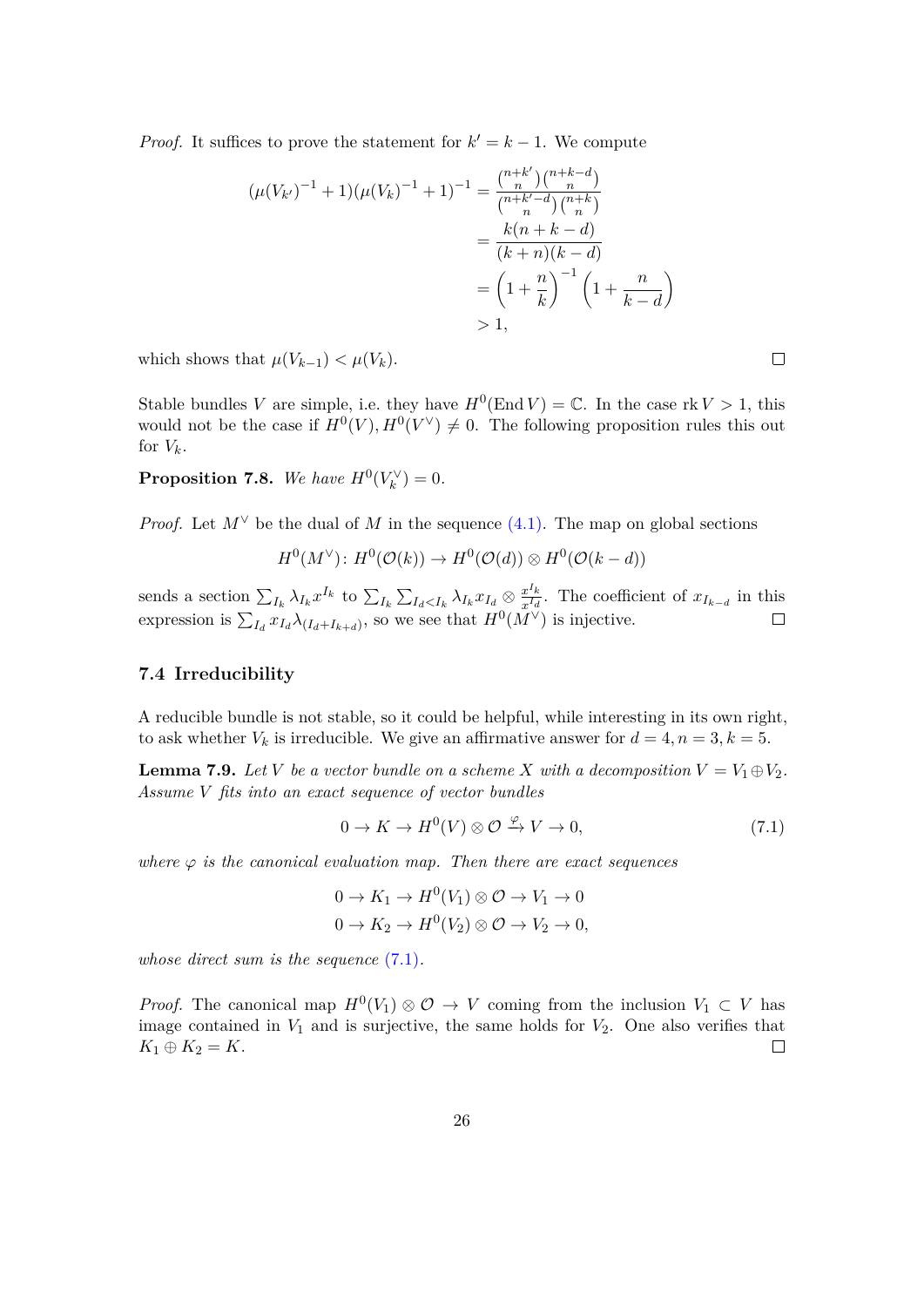**Remark 7.10.** Taking cohomology of the sequence (4.1) shows that

$$
H^0(V_k) \simeq H^0(\mathbb{P}^n, \mathcal{O}(k))
$$

and that the composition  $H^0(V_k) \otimes \mathcal{O} \to H^0(\mathbb{P}^n, \mathcal{O}(k)) \otimes \mathcal{O} \to V$  $H^0(V_k) \otimes \mathcal{O} \to H^0(\mathbb{P}^n, \mathcal{O}(k)) \otimes \mathcal{O} \to V$  $H^0(V_k) \otimes \mathcal{O} \to H^0(\mathbb{P}^n, \mathcal{O}(k)) \otimes \mathcal{O} \to V$  is just the canonical evaluation map.

**Construction 7.11.** To the map  $M: \mathcal{O}(-1) \otimes H^0(\mathcal{O}(k-d)) \to \mathcal{O} \otimes H^0(\mathcal{O}(k))$  from the sequence  $(4.1)$  we associate the map  $\widetilde{M}: H^0(\mathcal{O}(d)) \otimes H^0(\mathcal{O}(k-d)) \to H^0(\mathcal{O}(k))$  given by multiplication. Let *M* be given by the entries  $(\sum_{I_d} \lambda_{I_d,i,j} x^{I_d})_{ij}$ . The matrix  $\widetilde{M}$  then looks as follows:

$$
\widetilde{M} = \left( \begin{array}{c|c} A_{I_d^{(1)}} & A_{I_d^{(2)}} & \cdots & A_{I_d^{(N)}} \end{array} \right)
$$

where for [every](#page-11-1) index  $I_d$ , the matrix  $A_{I_d}$  is a matrix of the size of M with  $(A_{I_d})_{i,j} = \lambda_{I_d,i,j}$ . We note the following properties:

(i) If  $M$  is a block matrix of the form  $\binom{*0}{0 *}$ , then all the  $A_{I_d}$  also are, and thus the  $matrix\ M$  *can be brought in the same block form after suitably permuting its columns.* 

(ii) Row operations on M correspond to row operations on  $\widetilde{M}$ *. One column operation on*  $M$  *corresponds to column operations on*  $M$  *performed on each of the*  $A_{I_d}$ .

(iii) The map  $\widetilde{M}$  is surjective.

**Proposition 7.12.** *There exists no section*  $\mathcal{O} \hookrightarrow V_k$  *that splits as a direct summand.* 

<span id="page-26-0"></span>*Proof.* Such a splitting would imply that one can perform row operations on the matrix *M* until it has a zero row. Hence the matrix  $\widetilde{M}$  would also have a zero row. But this is impossible since  $\widetilde{M}$  is surjective. impossible since  $\overline{M}$  is surjective.

**Proposition 7.13.** *There exists no direct summand*  $V'$  *of*  $V_k$  *with*  $c_1(V') \leq 1$ *.* 

*Proof.* Note that every direct summand  $V' \subset V_k$  is globally generated. If  $c_1(V') = 0$ , then *V*' is trivial by [OSS80, Thm. 3.2.1]. If  $c_1(V') = 1$ , then *V*' is uniform of splitting type  $(1,0,\ldots,0)$ . By [Ell82, IV – 2.2.: Prop], *V'* is either isomorphic to  $\mathcal{O}(1) \oplus \mathcal{O}^{rk V'-1}$ or to  $T(-1) \oplus \mathcal{O}^{\text{rk } V' - N - 1}$ . Both cases contradict Proposition 7.12.  $\Box$ 

**Propositio[n](#page-27-11) 7.14.** *[Let](#page-27-10)*  $n = 3, d = 4$ *. The vector bundle*  $V_5$  *is indecomposable.* 

*Proof.* Since  $c_1(V_5) = 4$ , it suffices to prove that there e[xists](#page-26-0) no direct summand  $V' \subset V_k$  with  $c_1(V') = 2$ . Let *V* be such a direct summand, *V*<sup>''</sup> its direct complement. By Lemma 7.9, the matrix *M* splits into a direct sum  $M = M_1 \oplus M_2$  with  $M_i: \mathcal{O}(-1)^{\oplus 2} \to H^0(V_i) \otimes \mathcal{O}$ . Consider the corresponding splitting  $\widetilde{M} = \widetilde{M}_1 \oplus \widetilde{M}_2$ . We have  $\widetilde{M}_i$ :  $H^0(\mathcal{O}(5)) \otimes \langle f_i, g_i \rangle \to H^0(\underline{V}_i)$  for some  $f_i, g_i \in H^0(\mathcal{O}(5-4))$ . Since the  $\widetilde{M}_i$  are given by multiplicat[ion](#page-25-1), we have  $rk M_i \geq N+1 = 35$ . But then

$$
70 = \text{rk } M_1 + \text{rk } M_2 \le \dim H^0(\mathcal{O}(5)) = 56,
$$

a contradiction.